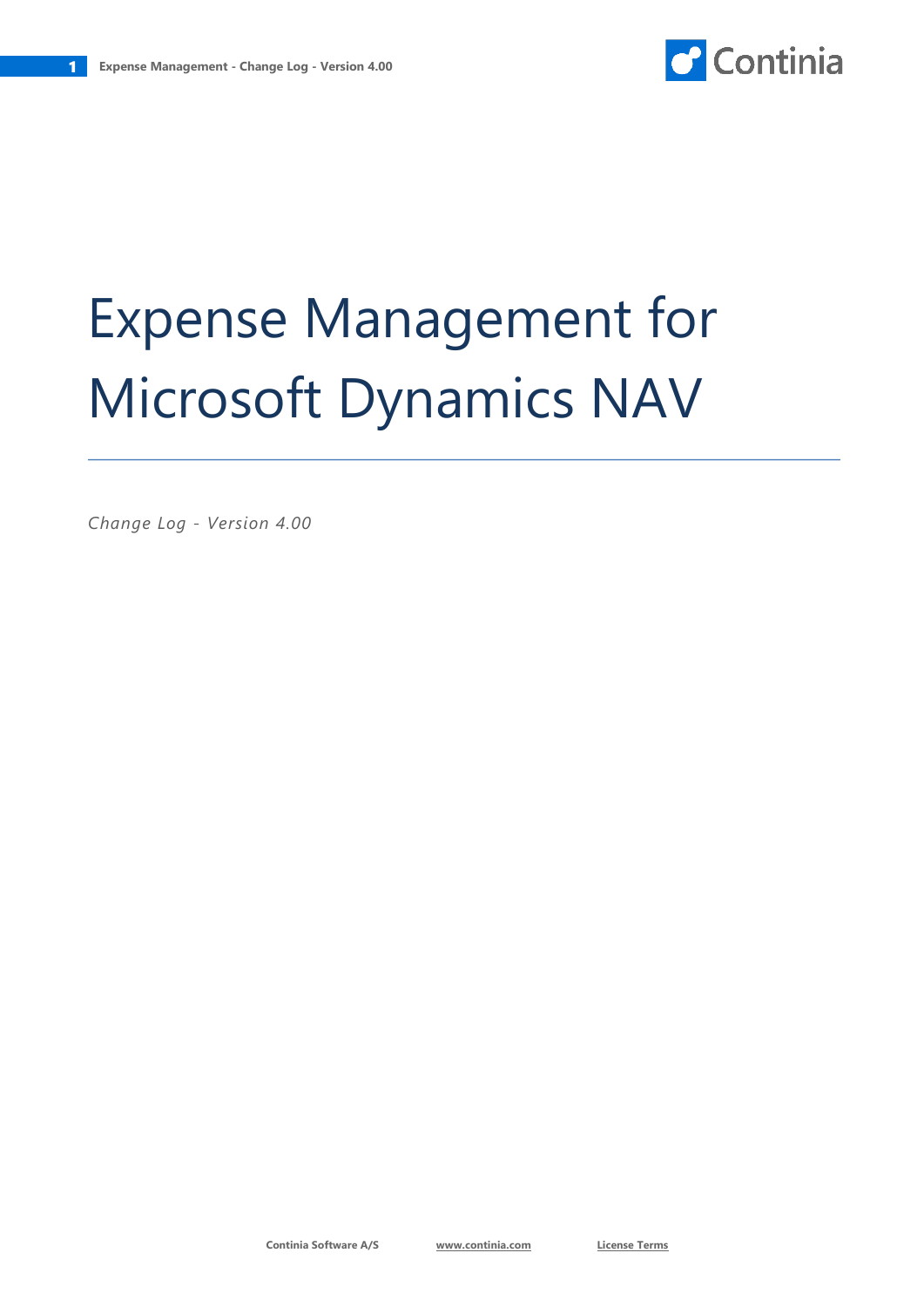

| Area              | Description                                                                                                                                                                                                                                                                                                                                                                                                                                                                                                                                                                                                                                                                                                                                                                                                                                                                                                                                                                                                                                                                                                                                                                                                                                                                                                                                                                                                                                                                                                                                                  |
|-------------------|--------------------------------------------------------------------------------------------------------------------------------------------------------------------------------------------------------------------------------------------------------------------------------------------------------------------------------------------------------------------------------------------------------------------------------------------------------------------------------------------------------------------------------------------------------------------------------------------------------------------------------------------------------------------------------------------------------------------------------------------------------------------------------------------------------------------------------------------------------------------------------------------------------------------------------------------------------------------------------------------------------------------------------------------------------------------------------------------------------------------------------------------------------------------------------------------------------------------------------------------------------------------------------------------------------------------------------------------------------------------------------------------------------------------------------------------------------------------------------------------------------------------------------------------------------------|
| Platform          | A user with a limited permission set including CEM-NAVUSER could not use the function<br>٠<br>Send to Expense User on the pages Expense Card or Expenses. The user would get the<br>following message: You do not have the following permissions on TableData CEM<br>Synchronization Log: Read.                                                                                                                                                                                                                                                                                                                                                                                                                                                                                                                                                                                                                                                                                                                                                                                                                                                                                                                                                                                                                                                                                                                                                                                                                                                              |
| Document Approval | We have added read/write permissions to the dimension allocations table.<br>٠<br>Performance optimization when approving or rejecting documents in the Continia Web<br>٠<br>Approval Portal has been carried out.                                                                                                                                                                                                                                                                                                                                                                                                                                                                                                                                                                                                                                                                                                                                                                                                                                                                                                                                                                                                                                                                                                                                                                                                                                                                                                                                            |
| Expenses          | We have fixed an issue where an expense was posted without an amount when the<br>٠<br>Matching Method would have been Never Required and the Vendor on the user would<br>have had a currency specified.<br>When expenses were allocated based on the sales tax, the functionality was not calculating<br>٠<br>correctly the tax amount.<br>We have fixed an issue where automatically expected would not inherit Extra Fields from the<br>٠<br>main expense to the allocation lines. This was mainly a concern for the Sales Tax automatic<br>allocation.<br>When posting a reconciliation journal, the following error would appear if the statement<br>٠<br>lines were manually inserted (without having an underlying statement transaction).<br>The Bank Transaction does not exist. Identification fields and value Entry No. = "0"<br>We have fixed an inconsistency error which was present when posting an expense where the<br>٠<br>default dimensions were changed during the posting. The error would come up with<br>messages similar to the ones below.<br>"The changes to the Expense record cannot be saved because some information on the page<br>is not up-to-date. Close the page, reopen it, and try again."<br>"Inconsistent read of field(s): 'Global Dimension 2 Code', on table 'Expense', identification<br>values: 'Entry No. = 'xxxx'""<br>In a settlement where Cash and non-Cash expenses would have been found, out of which<br>٠<br>some had Jobs specified, the balancing account would have been calculated incorrectly and |
|                   | therefore the expense would be posted as if it was Cash when the expense was not marked<br>as such. This is found in systems where "Matching Required" is Never.<br>When automatically allocating due to sales taxes, the Tax Area Code was not copied to the<br>٠<br>tax lines. If "TAX AREA CODE" was a mandatory field, the expense would have encountered<br>an error in the mobile app, preventing the sending. The user was supposed to manually type<br>the "TAX AREA CODE" values on all the allocation lines.<br>When trying to merge an allocated expense, you would get the error message "Expense %1<br>٠<br>cannot be merged when it has been allocated to one or more lines". With this update, the<br>parameter %1 will be updated with the expense entry number.<br>When sending a reminder email to the expense users we would in some cases give a wrong<br>message or no message to explain the choices.                                                                                                                                                                                                                                                                                                                                                                                                                                                                                                                                                                                                                                  |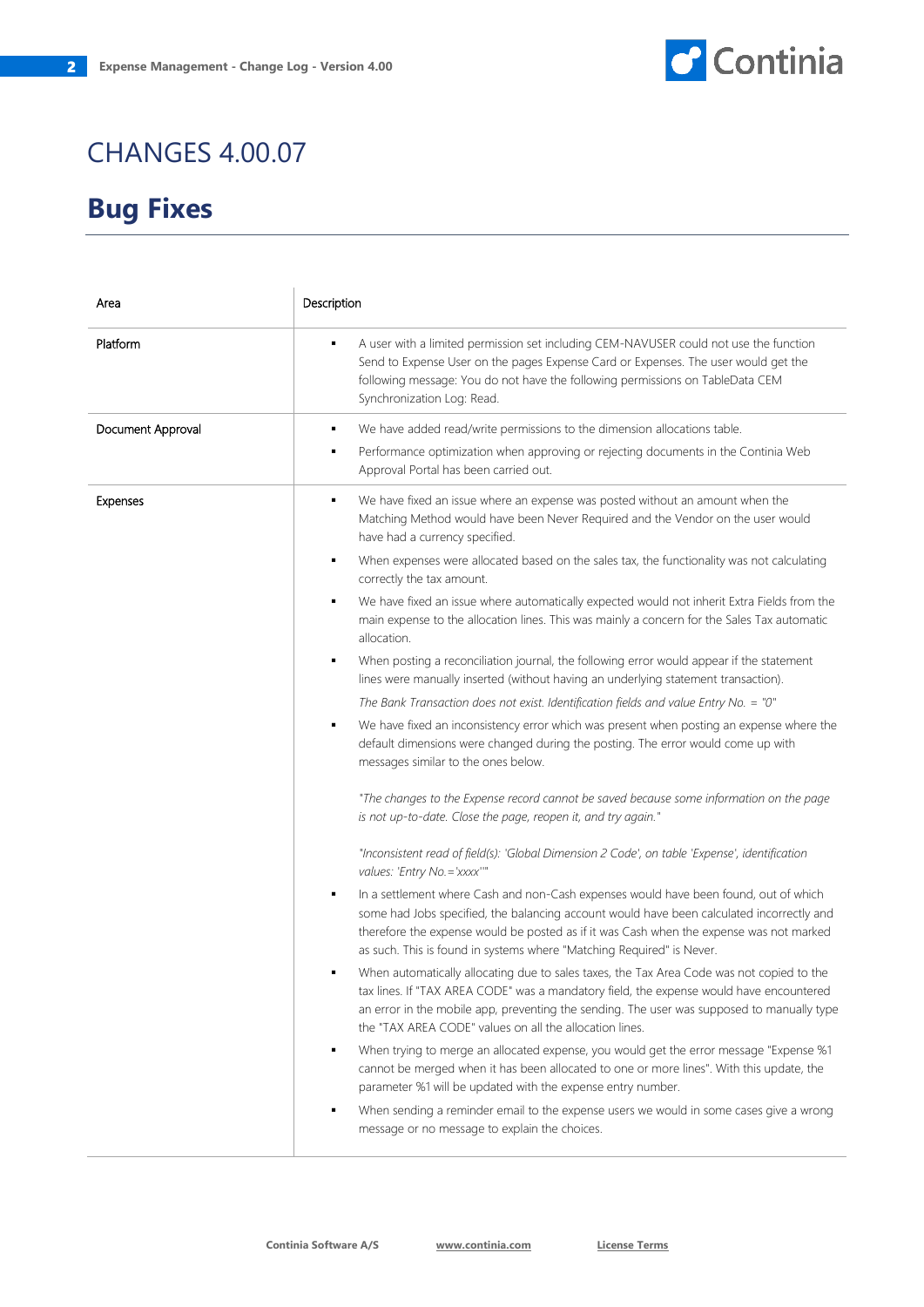

| Area                | Description                                                                                                                                                                                                                                                                                                                                                                                                                                              |
|---------------------|----------------------------------------------------------------------------------------------------------------------------------------------------------------------------------------------------------------------------------------------------------------------------------------------------------------------------------------------------------------------------------------------------------------------------------------------------------|
|                     | Wrong message: "This expense contains values that have not been synchronized to Continia<br>Online. This is required before this expense can be sent to the expense user. Would you like to<br>synchronize values with Continia Online?"                                                                                                                                                                                                                 |
|                     | The message should have said:<br>"Do you want to send a status e-mail to all the users or only to the selected ones?"                                                                                                                                                                                                                                                                                                                                    |
| Per Diem            | The Add to Settlement action on the Per Diems list, allow you to choose from a list of<br>٠<br>Settlements. The list showed all Settlements. It should only show Settlements with the same<br>Continia User ID as on the selected Per Diem. This has been fixed. Now it works as for<br>Expense and Mileage.<br>When adding a Per Diem to a Settlement you get the error<br>٠<br>"Record(6086387) is not compatible with Codeunit.Run(Record(6086320))." |
| Mileages            | It was possible to change dimensions on a posted mileage. With this release, that's no<br>٠<br>longer possible.<br>We have prevented creating a mileage rate without starting date.<br>٠                                                                                                                                                                                                                                                                 |
| General application | A document was not sent back to the expense user if a reject comment would have not<br>٠<br>been specified.                                                                                                                                                                                                                                                                                                                                              |
|                     | In the Configured Fields form in the classic client we displayed the following message in<br>٠<br>English: "Details are only displayed for Per Diem". Now the message is translated to the<br>user's language.                                                                                                                                                                                                                                           |
|                     | On the Settlement Card in the Classic client (NAV 2009 R2), when displaying a Per Diem line<br>on the Settlement, and choosing Card from the Line menu button, it would display a<br>Mileage.                                                                                                                                                                                                                                                            |
|                     | We have fixed an issue that was leading to desynchronization issues on subdocuments<br>belonging to a mileage. When documents were being downloaded in Business Central, if the<br>user would have modified the documents, the last change of the user would have never<br>been downloaded inside Business Central. The sub-document would have failed in the Inbox<br>with an error.                                                                    |
|                     | A document was not sent back to the expense user if a reject comment would have not<br>٠<br>been specified.                                                                                                                                                                                                                                                                                                                                              |
|                     | We have improved the functionality that was dependent on the permission sets name, so<br>that renaming of permission sets will not affect the behavior.                                                                                                                                                                                                                                                                                                  |
|                     | It was possible to post documents with a job but without a task. This was misleading, and an<br>٠<br>error message is now displayed when a task is expected.                                                                                                                                                                                                                                                                                             |
|                     | In MS Dynamics NAV 2009 RTC, the expense fact box was not displayed. This issue has been<br>٠<br>fixed.                                                                                                                                                                                                                                                                                                                                                  |
|                     | A confirmation dialog that was displayed when web services were created in Expense<br>٠<br>Management has been removed. This was causing a problem when upgrading from EM<br>6.50 to 7.00.                                                                                                                                                                                                                                                               |
|                     | "The function UpdatePerCompany in the company initialization codeunit 6086102 in company<br>< Your Company Name> has failed due to the following error: 'Microsoft Dynamics NAV<br>Server attempted to issue a client callback to show a confirmation dialog box: Do you want to<br>update all web services for Continia Online? (CodeUnit 6086360 CEM Create Web Services).<br>Client callbacks are not supported on Microsoft Dynamics NAV Server."    |
|                     | Reopening a document was not possible if there were un-processed inbox entries. We are<br>٠<br>now allowing reopening if the document is Pending Approval or Approved.<br>We have fixed an issue that was leading to desynchronization of versions.                                                                                                                                                                                                      |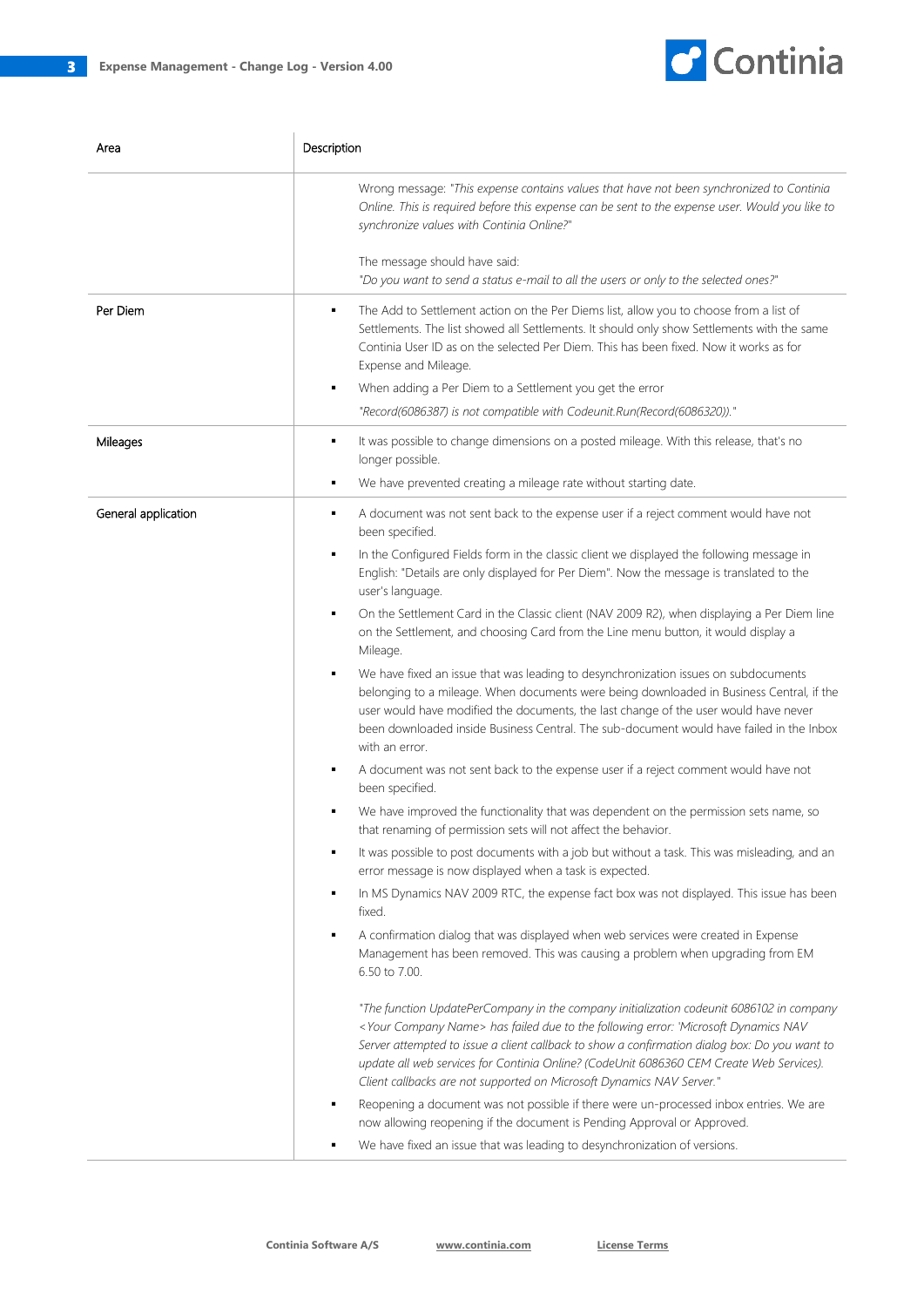

| Area | Description                                                                                                                                                                                                                                                                                                                                                                                                                                                                                                                     |
|------|---------------------------------------------------------------------------------------------------------------------------------------------------------------------------------------------------------------------------------------------------------------------------------------------------------------------------------------------------------------------------------------------------------------------------------------------------------------------------------------------------------------------------------|
|      | We have fixed an issue that created inconsistencies in a Settlement if it was re-sent to the<br>$\blacksquare$<br>expense user. In the Expense App, its subdocuments would have not been shown while in<br>the Expense portal they were shown but non-editable.                                                                                                                                                                                                                                                                 |
|      | The Expense Setup Wizard could fail if the system had many Product Posting Groups. This<br>٠<br>has been fixed.                                                                                                                                                                                                                                                                                                                                                                                                                 |
|      | We have fixed an issue on the Posting Setup, when copying the Expense or Mileage Account<br>٠<br>to the actual document. If no account was found on that user, it would have taken a posting<br>account from any other user.                                                                                                                                                                                                                                                                                                    |
|      | Preview posting was sometimes failing with the error below when default dimensions were<br>٠<br>configured on accounts that were external to Expense Management (for example, a G/L<br>Account). The functionality would have tried to copy those default dimensions back to the<br>expense document. The functionality was failing to find the Expense Management document<br>because, in preview mode, the relation between the expense document and the un-posted<br>document '***' doesn't exist.                           |
|      | The Expense Header does not exist. Identification fields and values: Document<br>Type='Settlement', No. ='***'                                                                                                                                                                                                                                                                                                                                                                                                                  |
|      | "Tax Area Code" and "Tax Group Code" were missing on the Settlement expense subpage.<br>٠                                                                                                                                                                                                                                                                                                                                                                                                                                       |
|      | When synchronizing, there was functionality to recalculate mileage across all companies.<br>٠<br>This code was triggering permission errors when the user that synchronizes would have not<br>had permissions on all the companies. We have changed the functionality so that it skips the<br>calculations when the user doesn't have enough permissions. We do not foresee a major<br>downside in doing so, as this calculation was mostly for presentation purposes. A mileage<br>will always be recalculated before posting. |
|      | Reimbursed amount was not shown for user paid corporate credit card.<br>٠                                                                                                                                                                                                                                                                                                                                                                                                                                                       |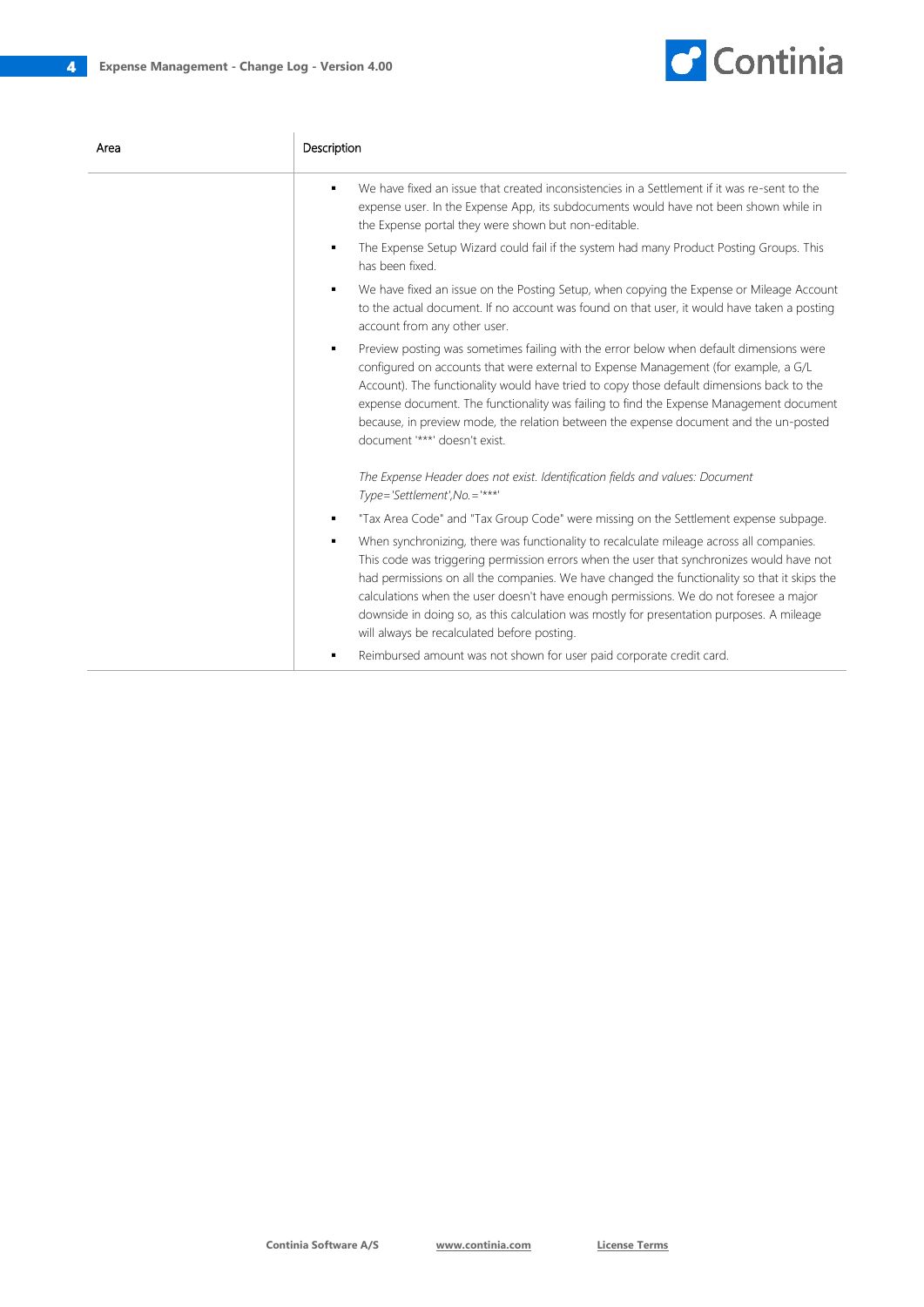

| Area              | Description                                                                                                                                                                                                                                                                                                                                                                                                                                              |
|-------------------|----------------------------------------------------------------------------------------------------------------------------------------------------------------------------------------------------------------------------------------------------------------------------------------------------------------------------------------------------------------------------------------------------------------------------------------------------------|
| Platform          | When exporting "Default User Setup" with Expense Management Assisted Setup, a<br>٠<br>username longer than 20 characters would have caused an error.                                                                                                                                                                                                                                                                                                     |
|                   | Limited users which were assigned the permission set "CEM-NAVUSER" were able to see all<br>٠<br>the documents in Business Central, even though they should have not had access.                                                                                                                                                                                                                                                                          |
|                   | In a multi-company installation if the users were exported from one of the companies that<br>٠<br>didn't have Expense Management activated (while at least one other had it activated) the<br>users were deleted from Continia Online because a wrong version was exported. The users<br>can be recreated by exporting from the company where Expense Management is activated.<br>The issue was found in versions from MS Dynamics NAV 2015 and onwards. |
|                   | When exporting users, in versions before MS Dynamics NAV 2016, the user export would<br>٠<br>have failed if the username was longer than 20 characters.                                                                                                                                                                                                                                                                                                  |
|                   | "String length is 25 but it has to be smaller or equal than 20 characters. Value:<br>"YOUR_LONGER_THAN_20_USER_NAME"                                                                                                                                                                                                                                                                                                                                     |
|                   | In a North America localization, the GST account was not added to the GST Expense Type,<br>when demo data was created.                                                                                                                                                                                                                                                                                                                                   |
| Document Approval | We have fixed an issue, where an approver was not able to see documents rejected on<br>٠<br>behalf of someone else in the web approval portals history view.                                                                                                                                                                                                                                                                                             |
| Expenses          | We have corrected an issue where the "Created Doc. No." on a posted document would<br>٠<br>have not been filled. When pressing Navigate on a posted Expense, no document was able<br>to be retrieved. The issue happens when using "Preferable Purchase Invoice" on a matched<br>expense where the credit card is linked to a Vendor.                                                                                                                    |
|                   | We have made possible to post Jobs on a cash expense.<br>٠                                                                                                                                                                                                                                                                                                                                                                                               |
|                   | When matching is not required, an allocated expense (not cash) would have been stopped<br>٠<br>from posting because of the error below:                                                                                                                                                                                                                                                                                                                  |
|                   | "Cash/Private Card must be equal to 'Yes' in Expense Allocation: Entry No.=6. Current value is<br>'No'."                                                                                                                                                                                                                                                                                                                                                 |
| Per Diem          | We have changed the Per Diem calculation engine when using sub-rates, so that the sub-<br>٠<br>rates are only applied in the last day of the journey, not in the first day.                                                                                                                                                                                                                                                                              |
|                   | We have fixed an issue in the Per Diem calculation where the meals were not deducted from<br>٠<br>the total allowance, when the "First/Last Day calculation method" is set to "Sub Rates" or<br>"First/Last Day fixed rates"                                                                                                                                                                                                                             |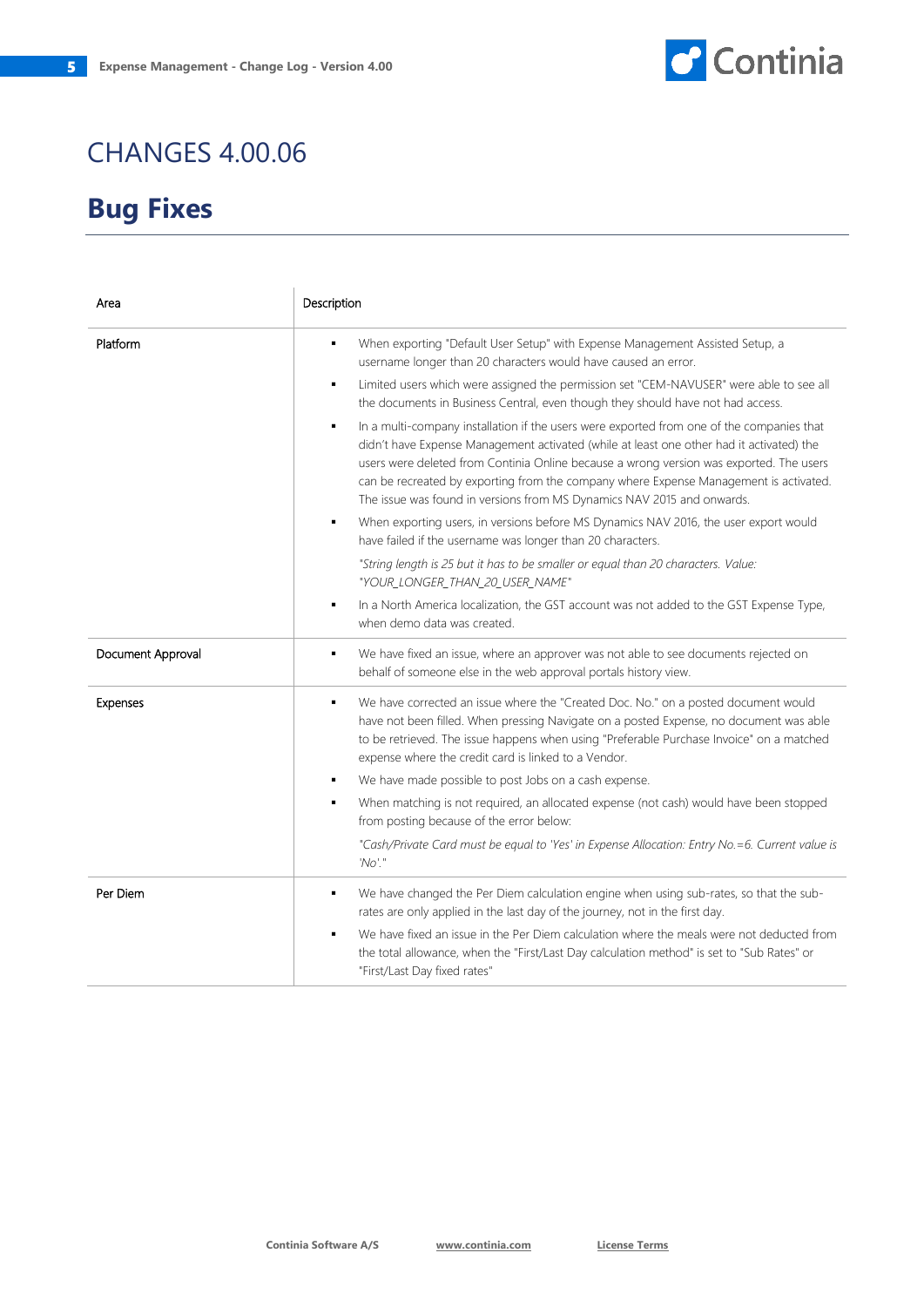

| Area     | Description                                                                                                                                                                                                                                                                                                                                               |
|----------|-----------------------------------------------------------------------------------------------------------------------------------------------------------------------------------------------------------------------------------------------------------------------------------------------------------------------------------------------------------|
| Platform | The add-in was not refreshed when a scrolling though lines on a non-editable Settlement.<br>$\blacksquare$                                                                                                                                                                                                                                                |
|          | In Business Central clients, when posting with Purchase Invoice, the users would have gotten<br>٠<br>the message below: This message was only meant for the Canadian localization.<br>"Expense Management Canada extension is required for this functionality. Please install the<br>extension from Microsoft AppSource."                                 |
|          | Team Member users are also allowed to reject documents in Business Central.<br>$\blacksquare$                                                                                                                                                                                                                                                             |
|          | We have added the filter option on Expense Management Status Report, allowing for<br>٠<br>filtering on the payment status of documents.                                                                                                                                                                                                                   |
|          | If no archive path was setup in Expense Management Setup, you could get this error:<br>$\blacksquare$<br>"The value of COPYSTR parameter 2 is outside of the permitted range."                                                                                                                                                                            |
|          | When posting a mileage with the setup "Preferable Purchase Invoice", having Bluegarden<br>$\blacksquare$<br>integration activated, a Purchase Invoice would still be created even though it should have<br>not.                                                                                                                                           |
|          | We have added the following Publisher Events:                                                                                                                                                                                                                                                                                                             |
|          | Codeunit 6086338 CEM Settlement-Post<br>$\circ$                                                                                                                                                                                                                                                                                                           |
|          | OnBeforeBalancePostGenJnlLine<br>$\blacksquare$                                                                                                                                                                                                                                                                                                           |
|          | OnBeforeExpensePostGenJnlLine<br>$\blacksquare$                                                                                                                                                                                                                                                                                                           |
|          | OnBeforeMileagePostGenJnlLine<br>٠                                                                                                                                                                                                                                                                                                                        |
|          | OnBeforePerDiemPostGenJnlLine                                                                                                                                                                                                                                                                                                                             |
|          | When changing the Reimbursement Method from the Expense User Group a dialog would<br>٠<br>present the user the possibility of updating the new Reimbursement Method to all the open<br>documents. That method missed a re-validation of all the error on these documents, so<br>even though the issues were resolved the error comment was still present. |
|          | We have added the "VEHICLE REG. NO." field type into the setup file. This is already<br>$\blacksquare$<br>uploaded and ready to be downloaded.                                                                                                                                                                                                            |
|          | When setting the "TAX AREA CODE" as configured field, the following error would occur in<br>٠<br>NAV versions before 2016:<br>"TAX AREA CODE can only be used for Canada Sales Tax calculation."                                                                                                                                                          |
|          | When opening the EM Tax Jurisdiction page in older versions of NAV, the following error<br>٠<br>message would occur:<br>"You cannot make any changes in the database until a transaction has been started."                                                                                                                                               |
|          | Demo Data in older clients was not created for the Sales Tax calculation.<br>٠                                                                                                                                                                                                                                                                            |
|          | Sales Tax allocations would have been added to a Purchase Line, even though the Tax<br>Amount was already specified in the statistics section.                                                                                                                                                                                                            |
|          | When posting the last remaining approved Settlement, you would get a message saying<br>"Posted must be No in Expense Header Document Type='Settlement', No.='the number of                                                                                                                                                                                |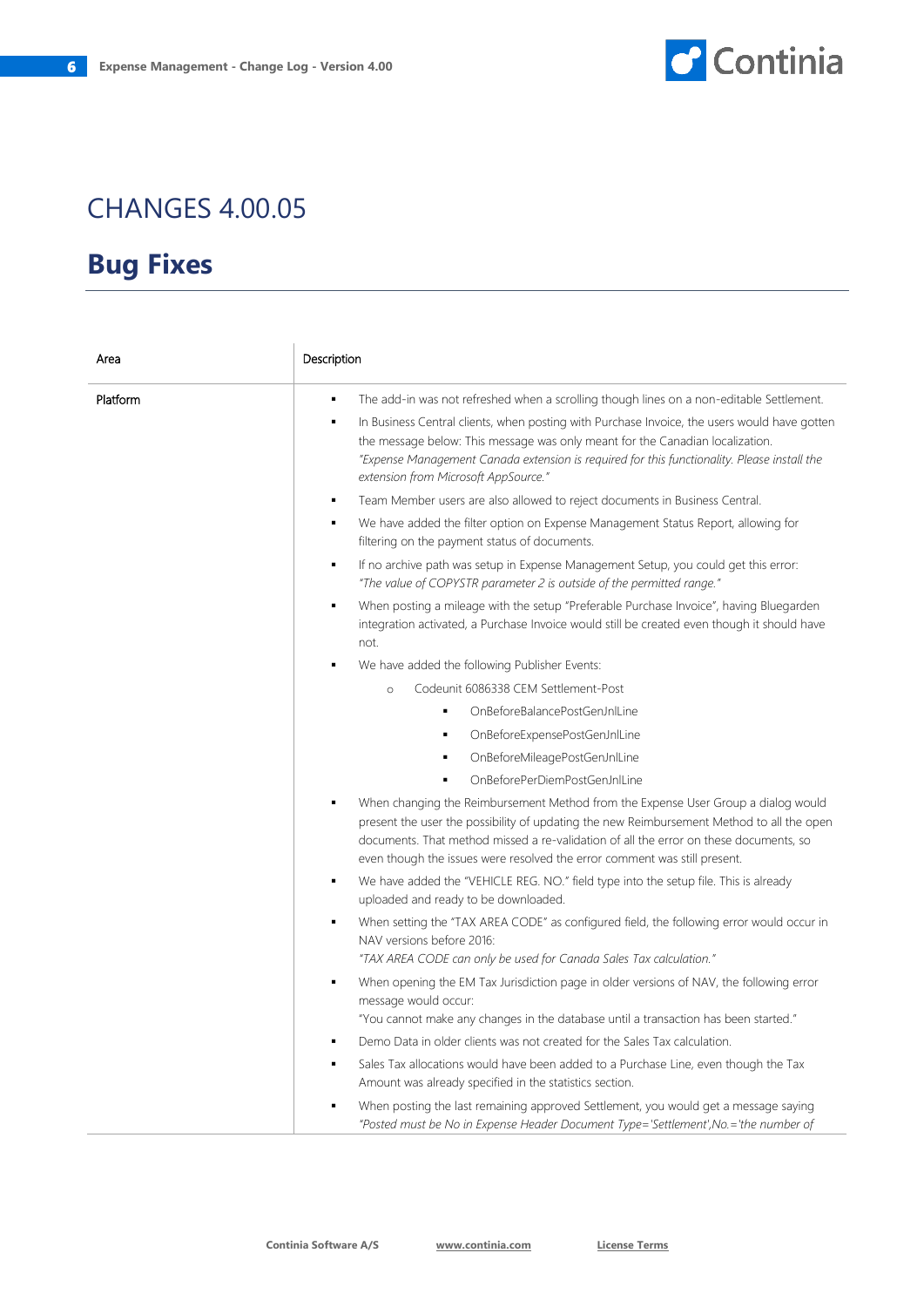

| Area     | Description                                                                                                                                                                                                                                                                                                                                                                                                                                                                                                                                                                                                                                                                                                                                                                                                                                                                                                                                                                                                                                                                                                                                                                                                                                                                                                                                                                                                                                                                                                       |
|----------|-------------------------------------------------------------------------------------------------------------------------------------------------------------------------------------------------------------------------------------------------------------------------------------------------------------------------------------------------------------------------------------------------------------------------------------------------------------------------------------------------------------------------------------------------------------------------------------------------------------------------------------------------------------------------------------------------------------------------------------------------------------------------------------------------------------------------------------------------------------------------------------------------------------------------------------------------------------------------------------------------------------------------------------------------------------------------------------------------------------------------------------------------------------------------------------------------------------------------------------------------------------------------------------------------------------------------------------------------------------------------------------------------------------------------------------------------------------------------------------------------------------------|
|          | your settlement'.<br>We have changed it so that you get back to creating a new Settlement.                                                                                                                                                                                                                                                                                                                                                                                                                                                                                                                                                                                                                                                                                                                                                                                                                                                                                                                                                                                                                                                                                                                                                                                                                                                                                                                                                                                                                        |
| Expense  | We have added the Reimbursement Method field on all the document details (Expense,<br>٠<br>Mileage, and Per Diem)<br>When default dimension errors were found, they were not added in the comments. The<br>٠<br>error would have been presented when posting the document.<br>Document registers have been removed from the UI.<br>٠<br>When creating a new expense or a new mileage, the fields "Expense Account Type" and<br>٠<br>"Expense Account No." (also the external accounts) would have been hidden by default and<br>only shown after a refresh.<br>We have updated the change log with the correct method names for the events that were<br>exposed.<br>Codeunit 6086513 CEM Per Diem Calc. Engine<br>$\circ$<br>OnBeforeFindRateAndUpdateAmtOnDetail<br>٠<br>OnAfterFindRateAndUpdateAmtOnDetail<br>٠<br>Table 6086338 CEM Mileage<br>$\circ$<br>OnBeforeCalcMileageDetails<br>OnAfterCalcMileageDetails<br>٠                                                                                                                                                                                                                                                                                                                                                                                                                                                                                                                                                                                        |
| Mileage  | When posting Per Diem or Mileage on a Settlement, the external document number would<br>٠<br>have been wrongly filled on the G/L Entries. We have added the Per Diem and Mileage<br>external document number in this situation.<br>We have updated the change log with the correct method names for the events that were<br>exposed.<br>Table 6086338 CEM Mileage<br>$\circ$<br>OnBeforeCalcMileageDetails<br>OnAfterCalcMileageDetails<br>٠                                                                                                                                                                                                                                                                                                                                                                                                                                                                                                                                                                                                                                                                                                                                                                                                                                                                                                                                                                                                                                                                      |
| Per Diem | The cues telling how many Per Diems were open, pending, ready for posting and inbox did<br>٠<br>not show the number of Per Diems.<br>The Per Diem did not inherit the Shortcut Default Dimensions (only Global Dimensions).<br>٠<br>When creating a Per Diem with a User linked to either a salesperson/purchaser or a vendor<br>with Default Dimensions, then these dimensions were not passed on to the Per Diem. The<br>bug is only affecting NAV versions starting from NAV 2013.<br>In the Posted Settlement List, the Amount (LCY) was only totalling the Amount (LCY) from<br>the Mileage and the Amount (LCY) from the Expenses on the Settlement. The Amount (LCY)<br>from the Per Diems has now been added.<br>Settlements total amounts were not including the Per Diem amounts in the calculation.<br>٠<br>Editing the Departure Date/Time and Return Date/Time on the Per Diem became difficult if<br>٠<br>the difference was more than 180 days. The tests were too restrictive and could deadlocked<br>the user. If a blocking condition happens the Return Date/Time is cleared, and the user can<br>easily change the Departure Date and afterwards the Return Date.<br>We have aligned the appearance of the "Description 2" on the Per Diem card, with that on<br>the Expense card.<br>We have updated the change log with the correct method names for the events that were<br>exposed.<br>Codeunit 6086513 CEM Per Diem Calc. Engine<br>$\circ$<br>OnBeforeFindRateAndUpdateAmtOnDetail<br>٠ |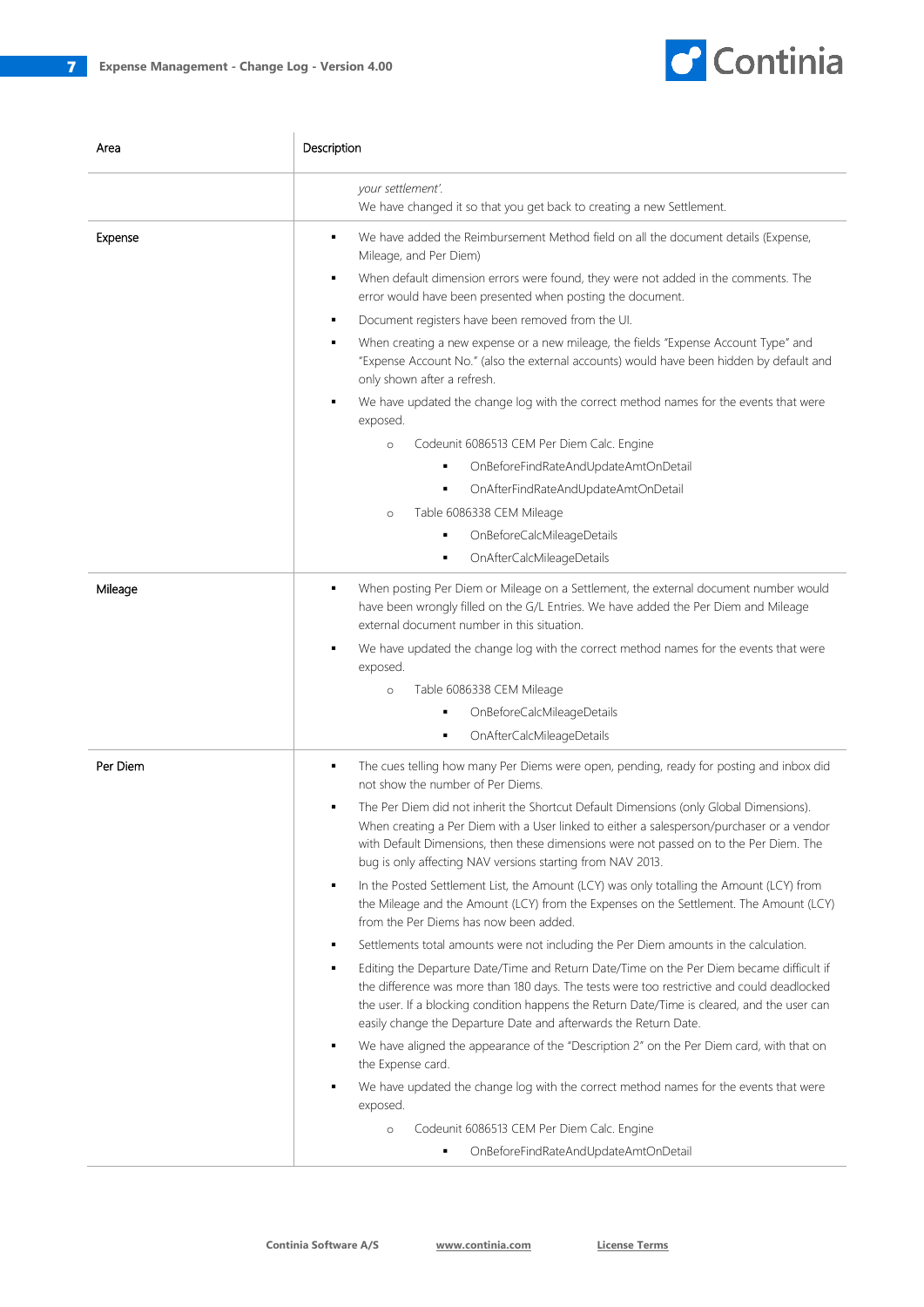

| Area               | Description                                                                                                                                                                          |
|--------------------|--------------------------------------------------------------------------------------------------------------------------------------------------------------------------------------|
|                    | OnAfterFindRateAndUpdateAmtOnDetail                                                                                                                                                  |
| Canadian Sales Tax | The sales tax engine would have calculated the tax percentage from the total amount, rather<br>٠<br>than considering that total amount includes the base amount plus the tax amount. |

| Area            | Description                                                                                                                                                                                                                                                                                                                                                                                                                                         |
|-----------------|-----------------------------------------------------------------------------------------------------------------------------------------------------------------------------------------------------------------------------------------------------------------------------------------------------------------------------------------------------------------------------------------------------------------------------------------------------|
| Setup           | When changing "Document Storage Type" in the Expense Management Setup page from<br>"Database" to "File System", the user did not have the possibility to specify the new path<br>before the change. The user is now presented with a pop-up page where it is possible to<br>specify the new path, if attachments exist on the system.<br>Attention! A new page has been added and therefore an update of the customer's license<br>might be needed. |
|                 | After running the "Expense Management Setup Wizard", a confirmation page shows the<br>٠<br>data created. Unfortunately, some date was missing in the confirmation page. Now the page<br>displays all setup data related to Expense Management.                                                                                                                                                                                                      |
| Synchronization | We have fixed a bug where the "General Product Posting Group" (Sales Tax Posting Group)<br>٠<br>and "VAT Product Posting Group" where not inherited from the Posting Setup, after<br>documents were downloaded from Continia Online. The issue is relevant and fixed for<br>Mileage and "Expense Allocation".                                                                                                                                       |
|                 | We have improved the error message which is displayed when synchronization with Continia<br>Online fails. The new error message specifies the document number and the GUID identifier.                                                                                                                                                                                                                                                              |
|                 | When synchronizing data in BC and a Mileage/Per Diem or a Settlement would have been<br>٠<br>deleted, the automatic deletion resulted in an "EXP-NOT-FOUND" error due to deprecate<br>deprecation URI being wrong.                                                                                                                                                                                                                                  |
|                 | We have prevented sending documents to Continia Online from a company that did not<br>٠<br>have the setup synchronized. The error message encountered is:                                                                                                                                                                                                                                                                                           |
|                 | "Continia Online setup missing for this company.<br>Please synchronize and retry."                                                                                                                                                                                                                                                                                                                                                                  |
| Settlement      | When combining a long description on the settlement with further information from the<br>٠<br>Settlement Posting Description in Expense Management Setup, the posting description<br>could get longer than the limit of 50 characters. This has been fixed so that only the first 50<br>characters of the calculated description gets on to the posted entry.                                                                                       |
| Mileage         | We have prevented a scenario where a mileage rate could have been inserted in an invalid<br>٠<br>period where posted documents existed.                                                                                                                                                                                                                                                                                                             |
| Per Diem        | We have fixed an issue on the Per Diem calculations where sub-rates in the first day would<br>٠<br>have been calculated for the whole day, even though the trip might have been finished<br>before that.                                                                                                                                                                                                                                            |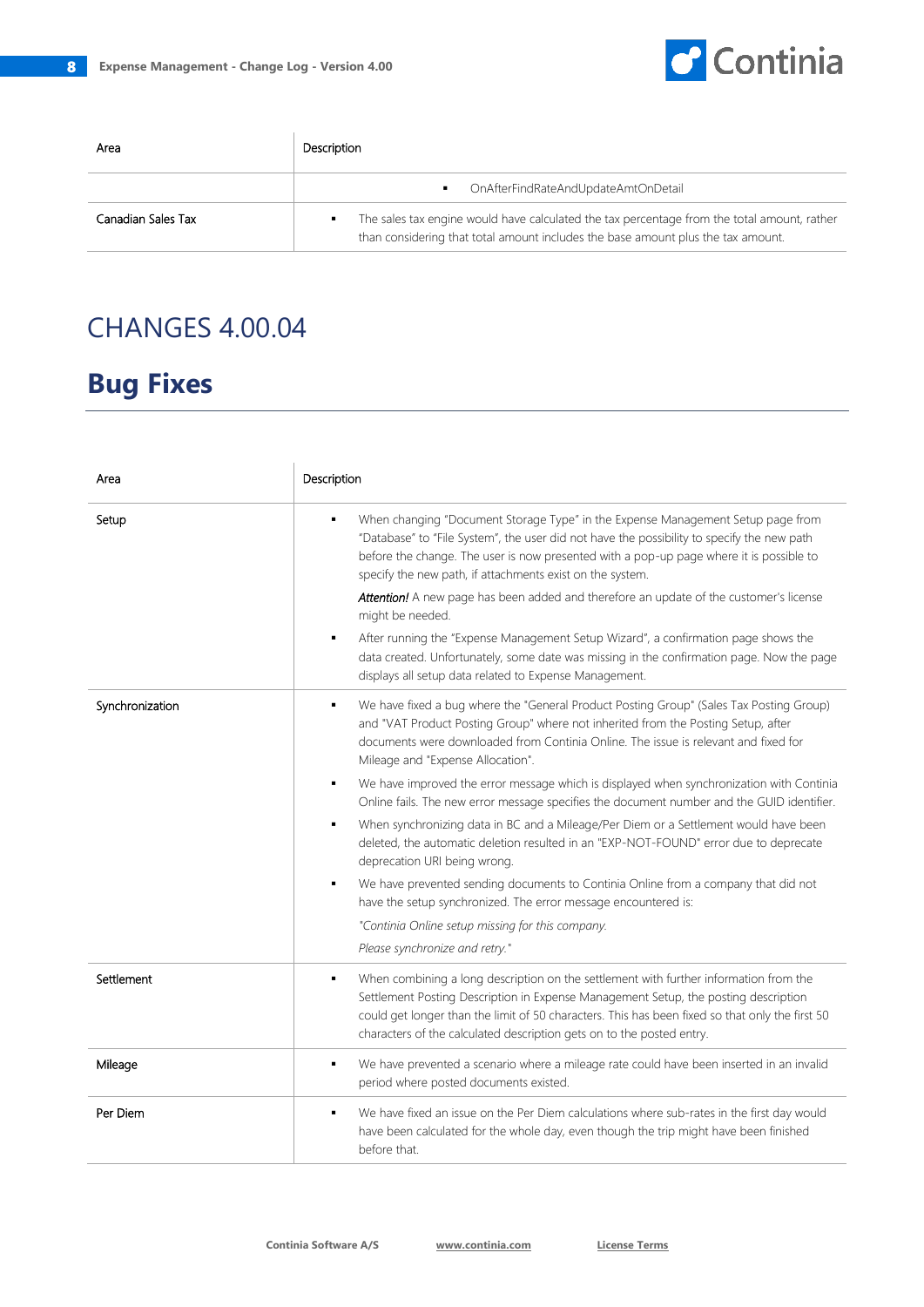

| Area               | Description                                                                                                                                                                                                                                                                                                                              |
|--------------------|------------------------------------------------------------------------------------------------------------------------------------------------------------------------------------------------------------------------------------------------------------------------------------------------------------------------------------------|
|                    | Added support for the 25% Meal Allowance (Used in Denmark), which allows employees to<br>٠<br>claim 25% of the daily Meal Allowance for small necessities - even if all meals are provided<br>for by others means by the employer.                                                                                                       |
| Approval           | In an installation where EM is activated but Document Capture is not, when a user tries to<br>٠<br>share approval the following error would occur:                                                                                                                                                                                       |
|                    | "This function requires the following module to be activated: Continia Document Capture,                                                                                                                                                                                                                                                 |
|                    | Advanced Capture."<br>It is now possible to specify secure connection on the Approval E-mail link that is being sent<br>٠<br>to the Approver. The URI will then be formatted to "https".                                                                                                                                                 |
|                    | When forwarding approval entries in the Continia Approval Portal the list presents only<br>٠<br>approvers, rather than showing all the users.                                                                                                                                                                                            |
| Posting            | When posting with Purchase Invoice, if the Vendor had a currency different than the local<br>٠<br>currency, the Purchase Line would have been created with a 0 amount. The issue was<br>introduced in EM 4.00.02 together with the matching changes.                                                                                     |
| Permissions        | In an installation where Document Capture was installed but without Expense Management,<br>٠<br>the following error occurred when opening the Continia User Setup page:                                                                                                                                                                  |
|                    | "You do not have the following permissions on Table CEM Expense Management Setup:<br>Execute                                                                                                                                                                                                                                             |
|                    | Page Continia User Setup must close."                                                                                                                                                                                                                                                                                                    |
| Localizations      | Canada Sales Tax can now support multiple sales taxes, which will be transferred to the<br>٠<br>Purchase Invoice.                                                                                                                                                                                                                        |
|                    | Allocations will be auto-generated bases on the sales tax percentages, one allocation for<br>٠<br>each sales tax.                                                                                                                                                                                                                        |
|                    | When using the French language while running the setup wizard, the error below would<br>٠<br>have been stopping the execution. The problem has been fixed.                                                                                                                                                                               |
|                    | "La longueur de la chaîne est 31, mais elle doit être inférieure ou égale à 30 caractères. Valeur<br>: Authorization de divertissement"                                                                                                                                                                                                  |
|                    | A new AppSource App has been created for handling the Canadian sales tax In Business<br>٠<br>Central and will be available immediately after it passes the approval from Microsoft. The<br>app will have a dependency on the Expense Management base App and will provide an<br>engine for sales tax calculation for Expense Management. |
| UI/UX Improvements | The field "Corporate Credit Card" is now only visible if Expense Management is activated and<br>٠<br>matching is not required.                                                                                                                                                                                                           |
|                    | Small layout changes in the Status Report.<br>٠                                                                                                                                                                                                                                                                                          |
|                    | We have improved captions and miss-spellings.<br>٠                                                                                                                                                                                                                                                                                       |
| Integration        | We have added the following Publisher Events:<br>٠                                                                                                                                                                                                                                                                                       |
|                    | Codeunit 6086513 "CEM Per Diem Calc. Engine"<br>$\circ$                                                                                                                                                                                                                                                                                  |
|                    | OnBeforeFindRateAndUpdateAmtOnDetail<br>٠                                                                                                                                                                                                                                                                                                |
|                    | OnAfterFindRateAndUpdateAmtOnDetail                                                                                                                                                                                                                                                                                                      |
|                    | Table 6086338 "CEM Mileage"<br>$\circ$                                                                                                                                                                                                                                                                                                   |
|                    | OnBeforeCalcMileageDetails                                                                                                                                                                                                                                                                                                               |
|                    | OnAfterCalcMileageDetails<br>٠                                                                                                                                                                                                                                                                                                           |
|                    | Codeunit 6086308 "CEM Expense Inbox-Transfer"<br>$\circ$                                                                                                                                                                                                                                                                                 |
|                    | OnBeforeInsertEMDimensions<br>٠                                                                                                                                                                                                                                                                                                          |
|                    | OnAfterInsertEMDimensions<br>٠                                                                                                                                                                                                                                                                                                           |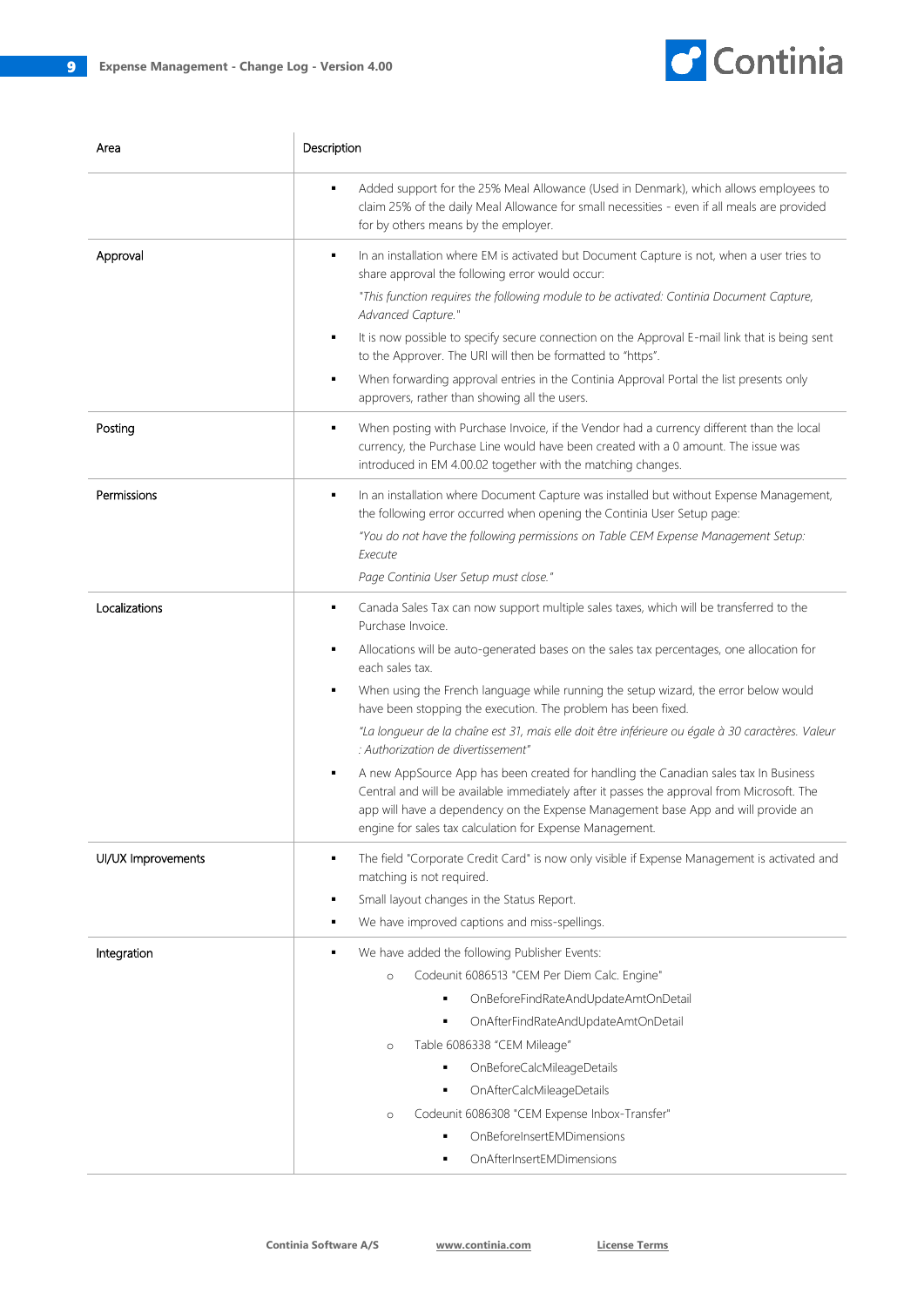

| Area     | Description                                                                                                                                                                                                                                                                                                                                     |
|----------|-------------------------------------------------------------------------------------------------------------------------------------------------------------------------------------------------------------------------------------------------------------------------------------------------------------------------------------------------|
|          | Codeunit 6086342 "CEM Mileage Inbox-Transfer"<br>$\circ$                                                                                                                                                                                                                                                                                        |
|          | OnBeforeInsertEMDimensions                                                                                                                                                                                                                                                                                                                      |
|          | OnAfterInsertFMDimensions                                                                                                                                                                                                                                                                                                                       |
|          | Codeunit 6086384 "CEM Settlement Inbox-Transfer"<br>$\circ$                                                                                                                                                                                                                                                                                     |
|          | OnBeforeInsertEMDimensions                                                                                                                                                                                                                                                                                                                      |
|          | OnAfterInsertEMDimensions                                                                                                                                                                                                                                                                                                                       |
|          | Codeunit 6086525 "CEM Per Diem Inb.-Transfer"<br>$\circ$                                                                                                                                                                                                                                                                                        |
|          | <b>OnBeforeInsertFMDimensions</b>                                                                                                                                                                                                                                                                                                               |
|          | OnAfterInsertFMDimensions<br>٠                                                                                                                                                                                                                                                                                                                  |
|          |                                                                                                                                                                                                                                                                                                                                                 |
| Solution | The codeunits 6086546 "CEM Bank Trans. Match - Batch" and 6086547 "CEM Bank Trans.<br>٠<br>Match - Line" had been wrongly assigned the version list EMW16.00.10.4.00 but they were<br>actually introduced in 4.00.03. Therefore, we have updated the version to<br>EMW16.00.10.4.04, current release, since they were modified in this release. |

| Area       | Description                                                                                                                                                                                                                                                                                                                                                                                                                                          |
|------------|------------------------------------------------------------------------------------------------------------------------------------------------------------------------------------------------------------------------------------------------------------------------------------------------------------------------------------------------------------------------------------------------------------------------------------------------------|
| Technology | With EM4.00.03, we have released Expense Management for Microsoft Dynamics 365<br>٠<br>Business Central 2020 release wave 1 (BC16).                                                                                                                                                                                                                                                                                                                  |
| Setup      | We have added an action for opening the Configured Fields page from the Field Types page<br>٠<br>unde the "Continia Online" action category.                                                                                                                                                                                                                                                                                                         |
| Expense    | When allocating an expense, attendees are copied to the allocation lines.<br>٠<br>We have fixed a bug where attempting to match an expense to a bank transaction would fail<br>٠<br>if the expense has no date.<br>Existing functionality to create expenses from bank transactions now allows the user to make<br>٠<br>a selection of transactions, that expenses should be created for. Previously, expenses were<br>created for all transactions. |
| Per Diem   | We have added an error message when the user is trying to add accommodation allowance<br>٠<br>on the first day of travel.                                                                                                                                                                                                                                                                                                                            |
| Approval   | It was possible to get the following message in the Continia Approval Portal, on an<br>٠<br>allocation line:<br>"The changes to the Expense Allocation record cannot be saved because some information<br>on the page is not up-to-date"<br>This was possible when a global dimension was added as Custom Field as well (resulting in<br>this field showning twice). We have prevented this double setup.                                            |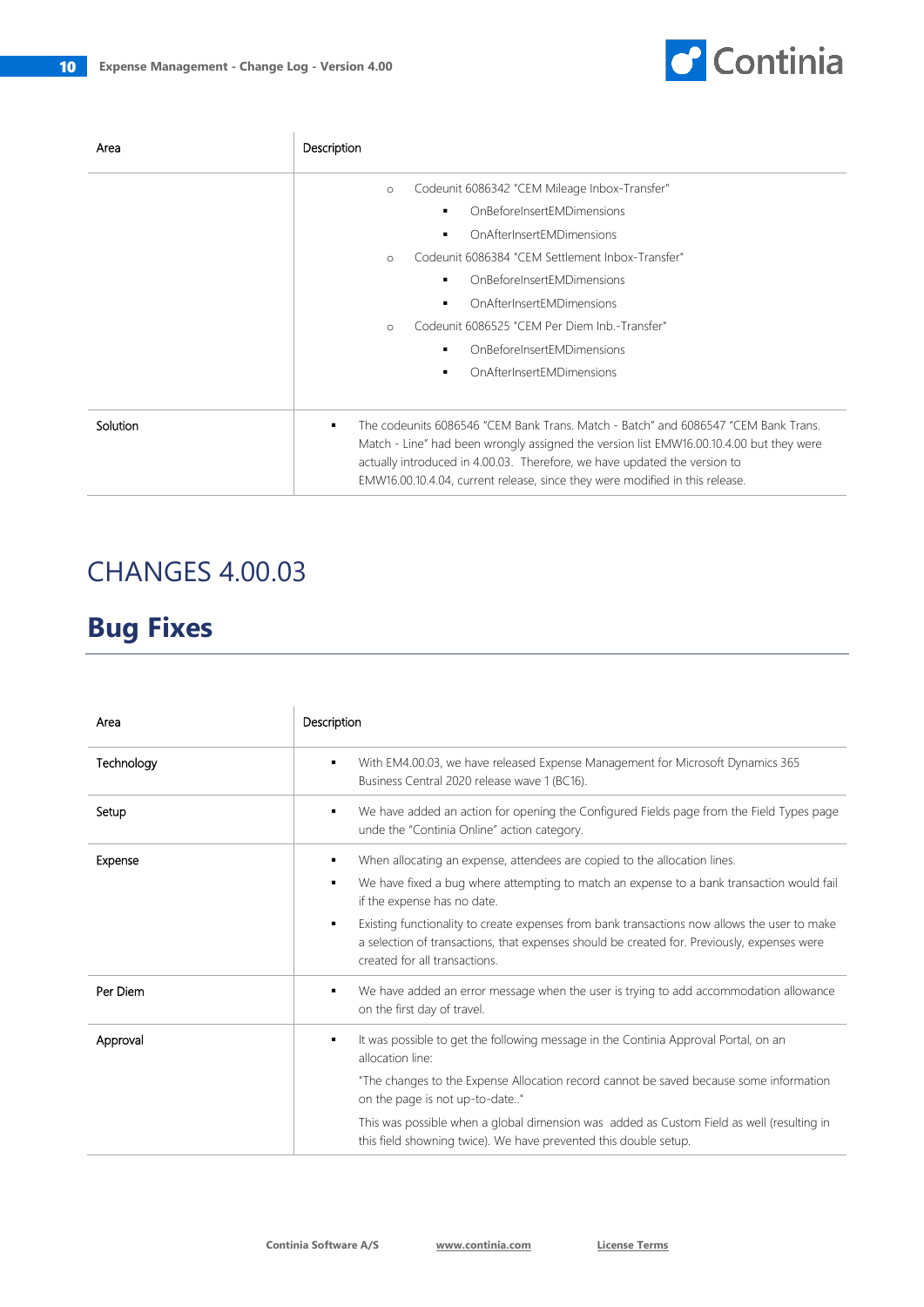$\overline{1}$ 



| Area        | Description                                                                                                                                                                                                                                                                                |
|-------------|--------------------------------------------------------------------------------------------------------------------------------------------------------------------------------------------------------------------------------------------------------------------------------------------|
|             | We have fixed a bug where approvers couldn't change the dimension on Expense Allocation<br>٠<br>lines in the Continia Approval Portal.<br>The Continia Approval Portal was not correctly showing the number of Per Diem for<br>٠<br>approval. We have fixed that.                          |
| License     | Having imported DC objects in a database but not having DC in the customer license could<br>٠<br>result in an error when deleting/posting Gen. Journal Lines                                                                                                                               |
| Permissions | A number of permissions were corrected, especially for the EM-APPROVE role. The issues<br>٠<br>were introduced in EM 4.00 because indirect permissions that were not added to new<br>objects.                                                                                              |
| Captions    | We have added missing tooltips on the Expense Management Setup page.<br>٠<br>The French language (FRA) has been added to the Swiss localization. Note when running the<br>٠<br>application in FRS, NAV defaults to FRA for missing FRS captions.<br>We have corrected wrong captions.<br>٠ |

## CHANGES 4.00.02

## **New Features**

Due to a high demand for new features on key areas of the application, we have decided to introduce new functionality in this Service Pack. This is an exception from our release rules, and we have only done this so existing customers won't have to wait until the next major release. It is especially sensitive for the Business Central apps where customizations cannot be done. Due to the nature of Service Pack built, in some corner case scenarios, translations are not possible, therefore strings are in English only. Our intention is to update this in a future release.

| Area          | Description                                                                                                                                                                                                                                                                                                                                                                                                                                                       |
|---------------|-------------------------------------------------------------------------------------------------------------------------------------------------------------------------------------------------------------------------------------------------------------------------------------------------------------------------------------------------------------------------------------------------------------------------------------------------------------------|
| Posting       | We have added the possibility of posting expenses against the Bank Account without<br>٠<br>requirement of importing bank transaction and doing expense matching. The new<br>functionality can be activated from Expense Management Setup under "Matching Method"<br>by selecting a method that doesn't always require matching ("Never Required,"Required<br>From Date"". Corporate credit card owners will also have to be marked in the Continia User<br>Setup. |
| Status Report | Expense Management Status Report has been improved to specify the amount that is<br>reimbursed to the expense user by the Company ("Paid Out)".                                                                                                                                                                                                                                                                                                                   |
| Mileage       | Mileage rates can now have up to five decimals (the previous limit was two decimals).<br>٠                                                                                                                                                                                                                                                                                                                                                                        |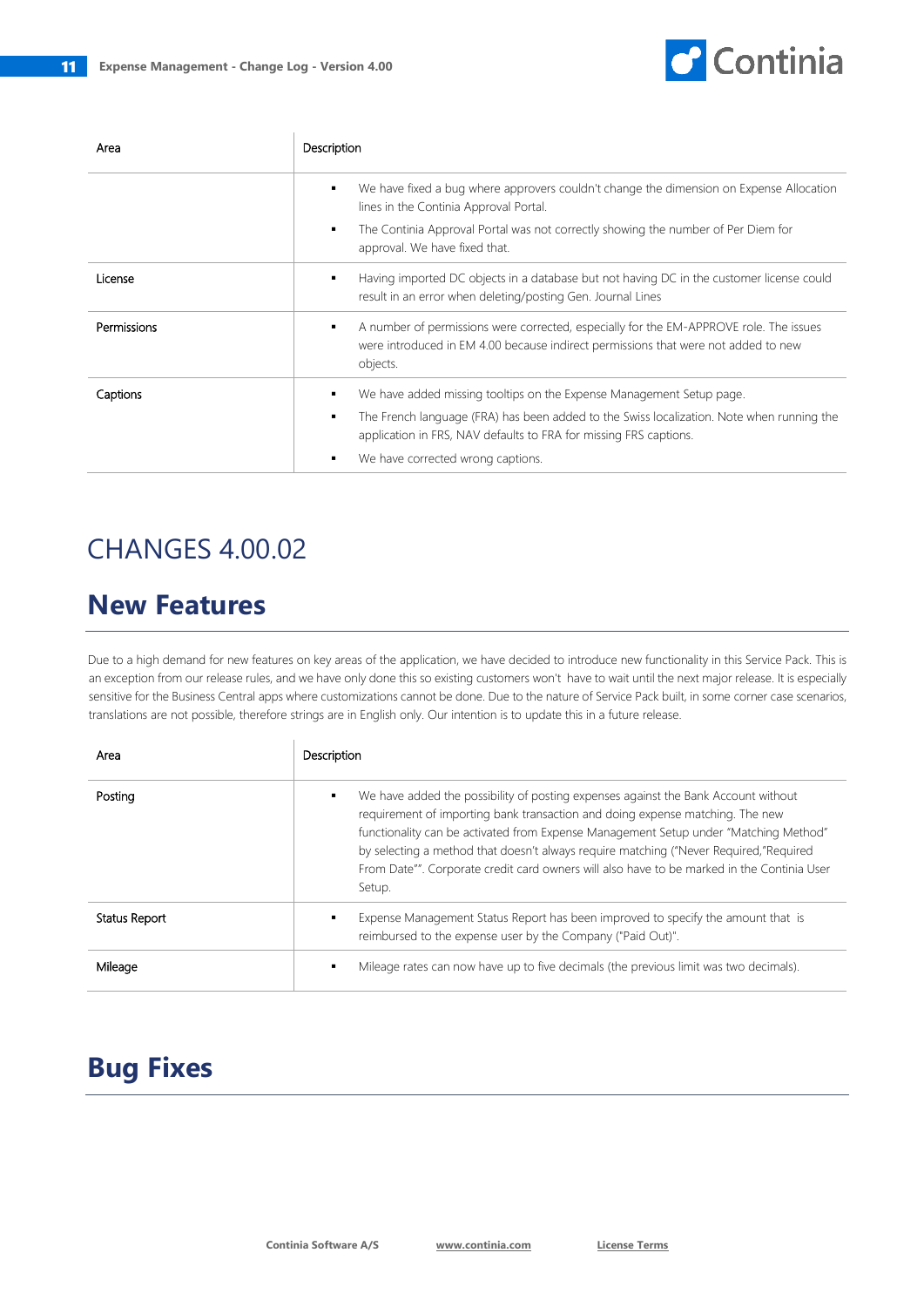

| Area                    | Description                                                                                                                                                                                                                                                                                                                                                                                                  |
|-------------------------|--------------------------------------------------------------------------------------------------------------------------------------------------------------------------------------------------------------------------------------------------------------------------------------------------------------------------------------------------------------------------------------------------------------|
| Setup                   | The Assist Edit button on the following fields in the Expense Management Setup had no<br>purpose and was removed: "Settlement Nos", "Expense Posted Nos", "Mileage Posted Nos"<br>and "Per Diem Posted Nos".                                                                                                                                                                                                 |
| Synchronization         | Office 365 users who were also expense users could not get exported to Continia Online<br>٠<br>because of the following error:                                                                                                                                                                                                                                                                               |
|                         | Export User Error - DotNet variable has not been instantiated. Message: A DotNet variable<br>has not been instantiated. Attempting to call Attempting to call<br>System.Xml.XmlNode.OwnerDocument in CodeUnit CDC Continia XML Node:<br>GetOwnerDocument.                                                                                                                                                    |
|                         | The error EXP-NOT-FOUND is never shown when reopening a document. If the document is<br>٠<br>not found in Continia Online, it will still be reopened in NAV/BC.                                                                                                                                                                                                                                              |
|                         | now avoided when reopening a document.                                                                                                                                                                                                                                                                                                                                                                       |
|                         | When exporting users, the messages displayed when the process finished has been updated<br>as the previous message was incorrect when using both Document Capture and Expense<br>Management.                                                                                                                                                                                                                 |
| E-mails                 | We have fixed an issue where "Welcome E-Mails" was always sent automatically, even when<br>٠<br>set to "Send Manually".                                                                                                                                                                                                                                                                                      |
| <b>Bank Transaction</b> | We have fixed an issue during the assignment of of credit cards to users. The credit card<br>٠<br>was always marked as "User Paid", no matter what the user has been responding to the<br>question: "Is this card with private billing?".                                                                                                                                                                    |
| Approval                | We have fixed an issue where the status of a Per Diem was not changed to "Released" after<br>٠<br>a settlement (containing per diems) was "Force approved".                                                                                                                                                                                                                                                  |
| Posting                 | In the NA localization, the user would encounter the following error message when trying to<br>٠<br>post to a GL Account where the "Gen. Posting Type" was not specified (while posting groups<br>would):                                                                                                                                                                                                    |
|                         | "VAT Calculation Type must be equal to "Salex Tax" in Gen. Journal Line: Journal Template<br>Name=, Journal Batch Name=, Line No. = 0. Current Value is "Normal VAT".                                                                                                                                                                                                                                        |
|                         | When posting an expense with an allocation, the error below would occur: "Field No 3 not<br>found". The issue was due to mismatch of field numbers between the Expense and the<br>Allocation table.                                                                                                                                                                                                          |
| Reconciliation          | We have fixed an issue causing already posted and reconciled bank statement lines to be re-<br>imported into the EM reconciliation journal.                                                                                                                                                                                                                                                                  |
|                         | We have enabled the possibility of transferring EM Bank Reconciliations to standard NAV<br>Reconciliation Journal even for posted and reconciled statements.                                                                                                                                                                                                                                                 |
| UI/UX                   | In the Role Center, the Cues/Tiles show how many Settlements, Expenses, Mileage and Per<br>٠<br>Diems there are for each type of Status. The Unhandled Inbox contains entries with status<br>Pending or Error. However, the corresponding Cue was only displaying the number of<br>entries with status Error. This has been fixed. Now it displays a total count of entries for<br>status Pending and Error. |
|                         | We have added the "Navigate" button again on posted Per Diems.<br>٠                                                                                                                                                                                                                                                                                                                                          |
|                         | We have fixed an action category named "Category 4" instead of "Per Diem" on the Posted<br>٠<br>Per Diem Card and List.                                                                                                                                                                                                                                                                                      |
|                         | On the Expenses and Expense Card pages, the Keyboard Shortcut Ctrl + Shift + L was<br>assigned to both the standard View List button and the Split and Allocate button. We have<br>assigned a new Keyboard Shortcut key to the "Split and Allocate" button: Ctrl + Shift + S.                                                                                                                                |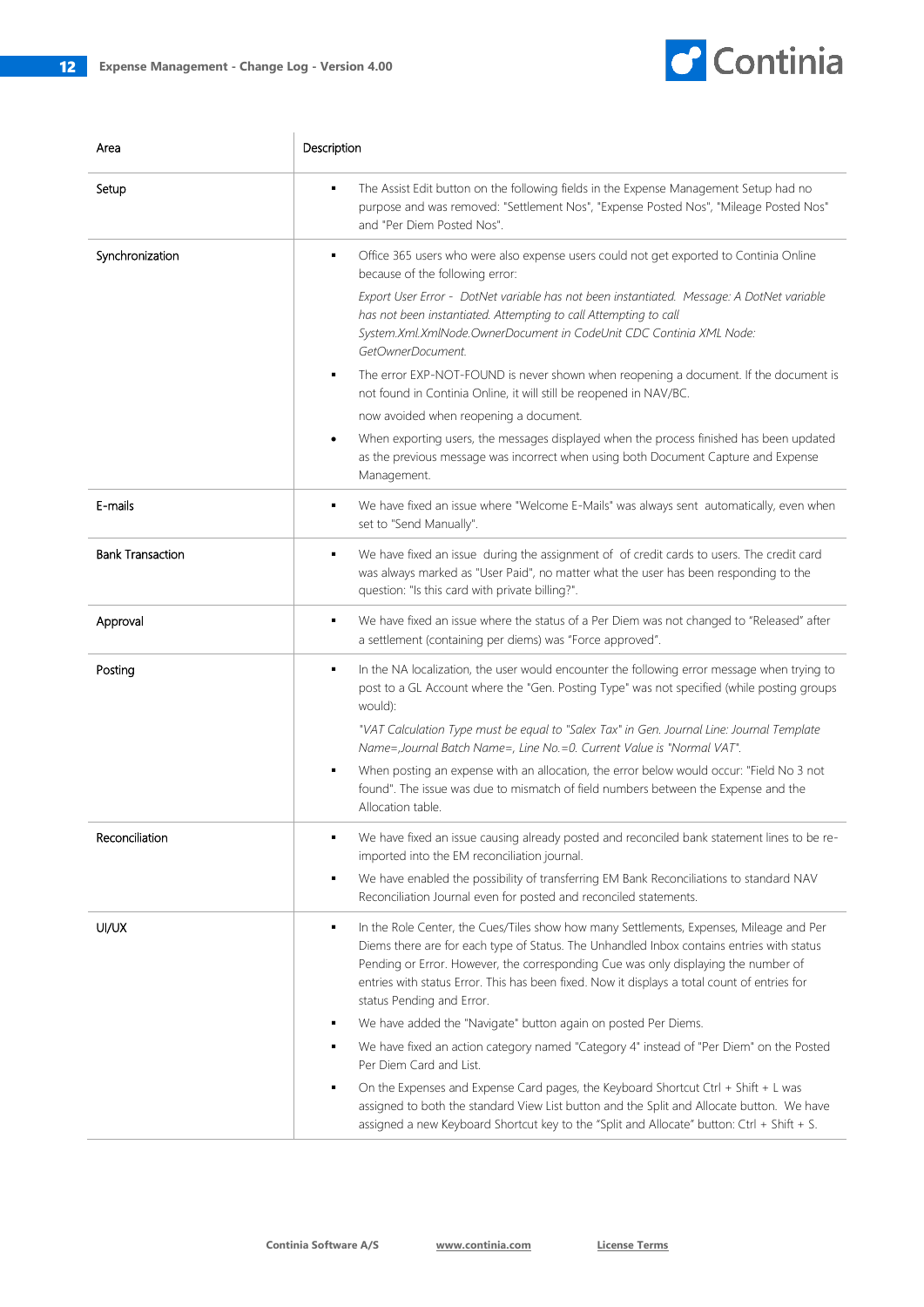$\overline{\phantom{a}}$ 



| Area        | Description                                                                                                                                                                                                                                                                                                                                                                                                                                                                                                                                                                                                                                                                                                                                                                                          |
|-------------|------------------------------------------------------------------------------------------------------------------------------------------------------------------------------------------------------------------------------------------------------------------------------------------------------------------------------------------------------------------------------------------------------------------------------------------------------------------------------------------------------------------------------------------------------------------------------------------------------------------------------------------------------------------------------------------------------------------------------------------------------------------------------------------------------|
|             | We have changed the Release Notification Entries page so that Accepted Entries are filtered<br>once they have been processed. The filter is still visible, though.                                                                                                                                                                                                                                                                                                                                                                                                                                                                                                                                                                                                                                   |
| Permissions | We have changed the object used for Document Capture license permission check from<br>٠<br>Codeunit 6085575 to Table 6085573 to make the ensure the permission check returns the<br>right value in an installation where only Expense Management is used.<br>EM-NAVUSER role has been granted permissions for running the status report.<br>٠                                                                                                                                                                                                                                                                                                                                                                                                                                                        |
| Captions    | ToolTip on Field "No Refund" on pages Mileage Card, Posted Mileage and Posted Mileage<br>٠<br>Card was wrongly using the "expense" word instead of "mileage".<br>In Expense Management Setup, translation of fields "Card Transaction Balancing Type" and<br>"Card Transaction Balancing No." have been updated to "Card Bal. Account Type" and "Card<br>Bal. Account No.".                                                                                                                                                                                                                                                                                                                                                                                                                          |
| Integration | We have added the following Publisher Events:<br>٠<br>Codeunit 6086318 "CEM Dimension Mgt."<br>$\circ$<br>OnBeforeInsertDefaultDimOnExpense<br>OnAfterInsertDefaultDimOnExpense<br>٠<br>OnBeforeDeleteDefaultDimOnExpense<br>٠<br>OnAfterDeleteDefaultDimOnExpense<br>٠<br>OnBeforeInsertDefaultDimOnMileage<br>٠<br>OnAfterInsertDefaultDimOnMileage<br>٠<br>OnBeforeDeleteDefaultDimOnMileage<br>٠<br>OnAfterDeleteDefaultDimOnMileage<br>٠<br>OnBeforeInsertDefaultDimOnExpHeader<br>٠<br>OnAfterInsertDefaultDimOnExpHeader<br>٠<br>OnBeforeDeleteDefaultDimOnExpHeader<br>٠<br>OnAfterDeleteDefaultDimOnExpHeader<br>٠<br>OnBeforeInsertDefaultDimOnPerDiem<br>٠<br>OnAfterInsertDefaultDimOnPerDiem<br>$\blacksquare$<br>OnBeforeDeleteDefaultDimOnPerDiem<br>OnAfterDeleteDefaultDimOnPerDiem |

# CHANGES 4.00.01

## **New Features**

Due to a high demand for new features on key areas of the application, we have decided to introduce new functionality in this Service Pack. This is an exception from our release rules, and we have only done this so existing customers won't have to wait until the next major release. It is especially sensitive for the Business Central apps where customizations cannot be done. Due to the nature of Service Pack built, in some corner case scenarios, translations are not possible, therefore strings are in English only. Our intention is to update this in a future release.

Due to these new features, this release will then require a license update as well as a user roles update !!!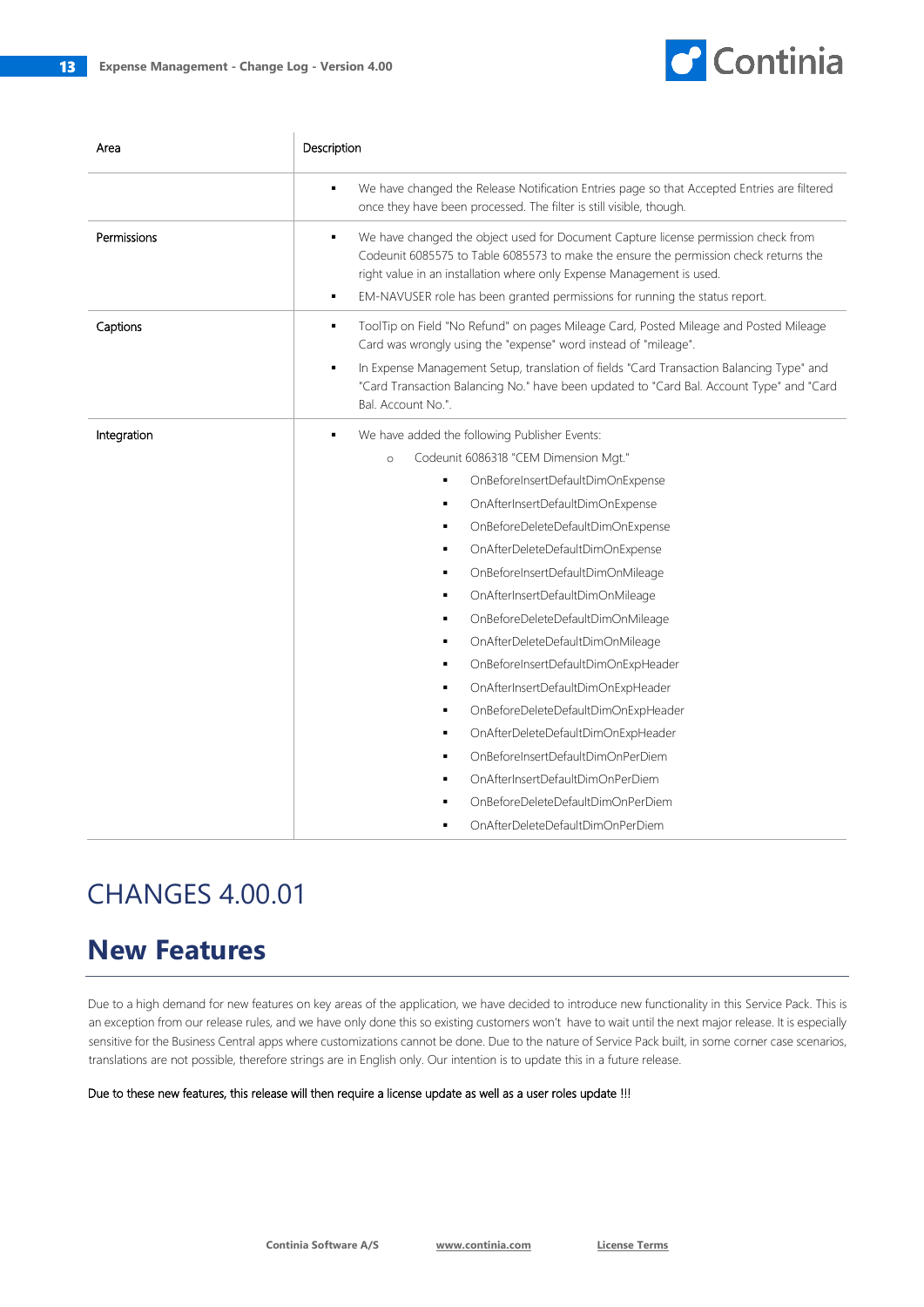

| Area                     | Description                                                                                                                                                                                                                                                                                                                                                                                                                                                                           |
|--------------------------|---------------------------------------------------------------------------------------------------------------------------------------------------------------------------------------------------------------------------------------------------------------------------------------------------------------------------------------------------------------------------------------------------------------------------------------------------------------------------------------|
| Synchronization          | We have created a codeunit that can be scheduled as a batch job which will send the<br>٠<br>release notifications to CO so the approvers will experience performance optimization. The<br>process is then run in a later execution, and the expense user will be informed about his<br>approved expenses at a later point. Please update the roles by running the codenunit<br>"6086320 - Create EM Roles".<br>Enabled Inbox status editing for the Approval Administrator user.<br>٠ |
| Approval                 | We have added the possibility to see "My Processed Approvals" in the Continia Approval<br>٠<br>Portal also for Expense Management.                                                                                                                                                                                                                                                                                                                                                    |
| <b>Bank Transactions</b> | A credit card can be marked as "User Paid Credit Card" from inside the application when the<br>$\blacksquare$<br>bank cannot provide the information.                                                                                                                                                                                                                                                                                                                                 |
| Integration              | We have added the following Publisher Events:<br>$\blacksquare$                                                                                                                                                                                                                                                                                                                                                                                                                       |
|                          | Codeunit 6086321 "CEM Expense-Validate"<br>$\circ$                                                                                                                                                                                                                                                                                                                                                                                                                                    |
|                          | OnBeforeExpenseValidate                                                                                                                                                                                                                                                                                                                                                                                                                                                               |
|                          | OnAfterExpenseValidate<br>٠                                                                                                                                                                                                                                                                                                                                                                                                                                                           |
|                          | Codeunit 6086345 "CEM Mileage-Validate"<br>$\circ$                                                                                                                                                                                                                                                                                                                                                                                                                                    |
|                          | OnBeforeMileageValidate                                                                                                                                                                                                                                                                                                                                                                                                                                                               |
|                          | OnAfterMileageValidate                                                                                                                                                                                                                                                                                                                                                                                                                                                                |
|                          | Codeunit 6086381 "CEM Settlement - Validate"<br>$\circ$                                                                                                                                                                                                                                                                                                                                                                                                                               |
|                          | OnBeforeSettlementValidate                                                                                                                                                                                                                                                                                                                                                                                                                                                            |
|                          | OnAfterSettlementValidate<br>٠                                                                                                                                                                                                                                                                                                                                                                                                                                                        |
|                          | Codeunit 6086526 "CEM Per Diem-Validate"<br>$\circ$                                                                                                                                                                                                                                                                                                                                                                                                                                   |
|                          | OnBeforePerDiemValidate<br>٠                                                                                                                                                                                                                                                                                                                                                                                                                                                          |
|                          | OnAfterPerDiemValidate<br>$\blacksquare$                                                                                                                                                                                                                                                                                                                                                                                                                                              |
| Permissions              | Due to new functionality the roles have been updated with full permissions on table<br>6086396 CEM Release Notification Entry.                                                                                                                                                                                                                                                                                                                                                        |
|                          | In BC15, both on-premise and cloud, the permissions will be auto updated when re-installing<br>the app.                                                                                                                                                                                                                                                                                                                                                                               |
|                          | For other BC/NAV versions the codeunit 6086320 "CEM Create EM Roles" must be run to<br>update the permission sets.                                                                                                                                                                                                                                                                                                                                                                    |

| Area       | Description                                                                                                      |
|------------|------------------------------------------------------------------------------------------------------------------|
| Rolecenter | User responsibility filters are also applied on the Rolecenter views (for example Expenses by<br>Continia User). |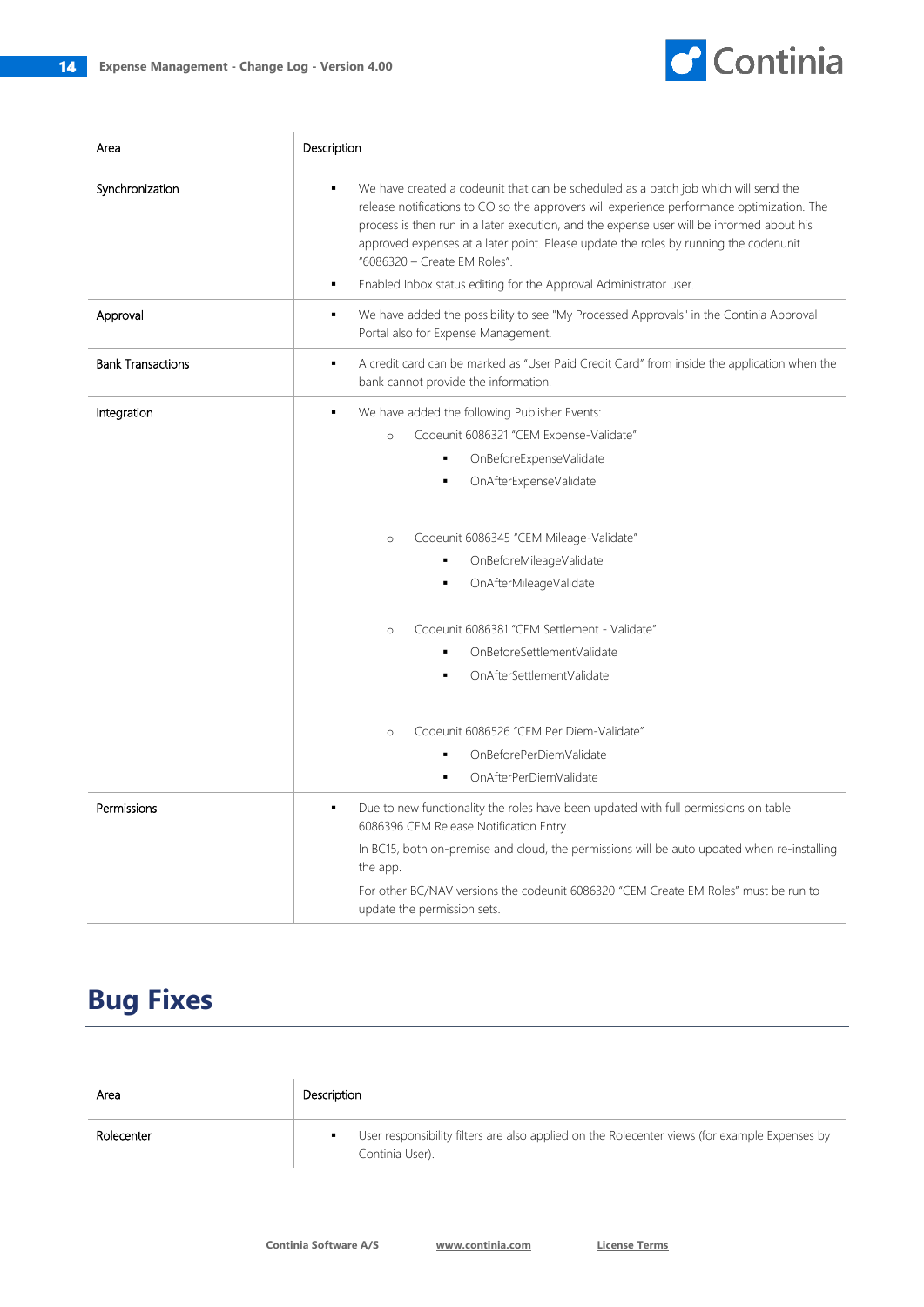

| Area                | Description                                                                                                                                                                                                                                                                                                                                                                                                                                                                                                                                                                                                                                                                                                                 |
|---------------------|-----------------------------------------------------------------------------------------------------------------------------------------------------------------------------------------------------------------------------------------------------------------------------------------------------------------------------------------------------------------------------------------------------------------------------------------------------------------------------------------------------------------------------------------------------------------------------------------------------------------------------------------------------------------------------------------------------------------------------|
|                     | Currency code was hardcoded to GBP in the Rolecenter views of documents per user.<br>٠                                                                                                                                                                                                                                                                                                                                                                                                                                                                                                                                                                                                                                      |
| Per Diem            | When posting a Per Diem it would have been possible to get an error complaining about<br>un-committed data.<br>The Status Report has been changed to only print Per Diems with an actual amount on it.<br>٠<br>Per Diem departure and return date will not be overwritten by the settlement dates, when<br>attaching a Per Diem to a Settlement.<br>A "Per Diem" action was shown in the "Continia User Setup" card even though Expense<br>٠<br>Management was not enabled.<br>A maximum period of 180 days has been introduced on a Per Diem. This is to prevent<br>overloading the system, in cases where departure or return dates are improperly specified<br>by mistake, resulting in a very large load on the system. |
| Posting             | In the North America localization, the user would encounter the following error message<br>٠<br>when trying to post to a GL Account where the "Gen. Posting Type" would have not been<br>specified (while posting groups would):<br>"VAT Calculation Type must be equal to "Sales Tax" in Gen. Journal Line: Journal Template<br>Name=, Journal Batch Name=, Line No. = 0. Current Value is "Normal VAT".                                                                                                                                                                                                                                                                                                                   |
| Dimensions          | On an Expense with both Dimensions and Extra Fields, blank lines would pe presented in the<br>٠<br>Extra Fields page and the Dimensions page because of missing filters.<br>Further on, when adding a dimension to an expense, the following error message was<br>presented:<br>"Field Type Code " does not exist."<br>We have fixed a scenario where a custom field would have tried to post as a dimension. This<br>issue was happening in clients older than NAV 700 and on the allocation level. The error<br>message below was occurring at posting time:<br>"Dimension can't be found"                                                                                                                                |
| Permissions         | We have fixed an issue where the "Continia User Setup" page would fail with permission<br>٠<br>errors in an installation that contains only Document Capture.<br>The EM-APPROVE role was updated with read permissions for the following tables:<br>6086323 - Expense Inbox<br>$\circ$<br>6086353 - Mileage Inbox<br>$\circ$<br>6086341 - Settlement Inbox<br>$\circ$<br>6086390 - Per Diem Inbox.<br>$\circ$                                                                                                                                                                                                                                                                                                               |
| <b>Export Users</b> | When the Continia User ID is longer than 20 characters, the export of expense management<br>users would fail with the following message:<br>"The length of the string is 24, but it is must be less than or equal to 20 characters. Value:<br>STRINGLONGDERTHAN20CHAR"<br>In an installation without Expense Management, Document Capture would have failed with<br>the error below because of an event which was not skipped on missing license.<br>The error would occur when exporting users.<br>"You do not have the following permissions on CodeUnit CEM Usage Subscribers: Execute."                                                                                                                                 |
| Setup               | We have fixed an issue where VAT product posting groups were not inherited from the<br>Expense Posting Setup when an expense was received from the Expense App.<br>In the Expense Posting Setup, when a different posting account would have been chosen<br>based on the Continia user group, the wrong account would have been selected.                                                                                                                                                                                                                                                                                                                                                                                   |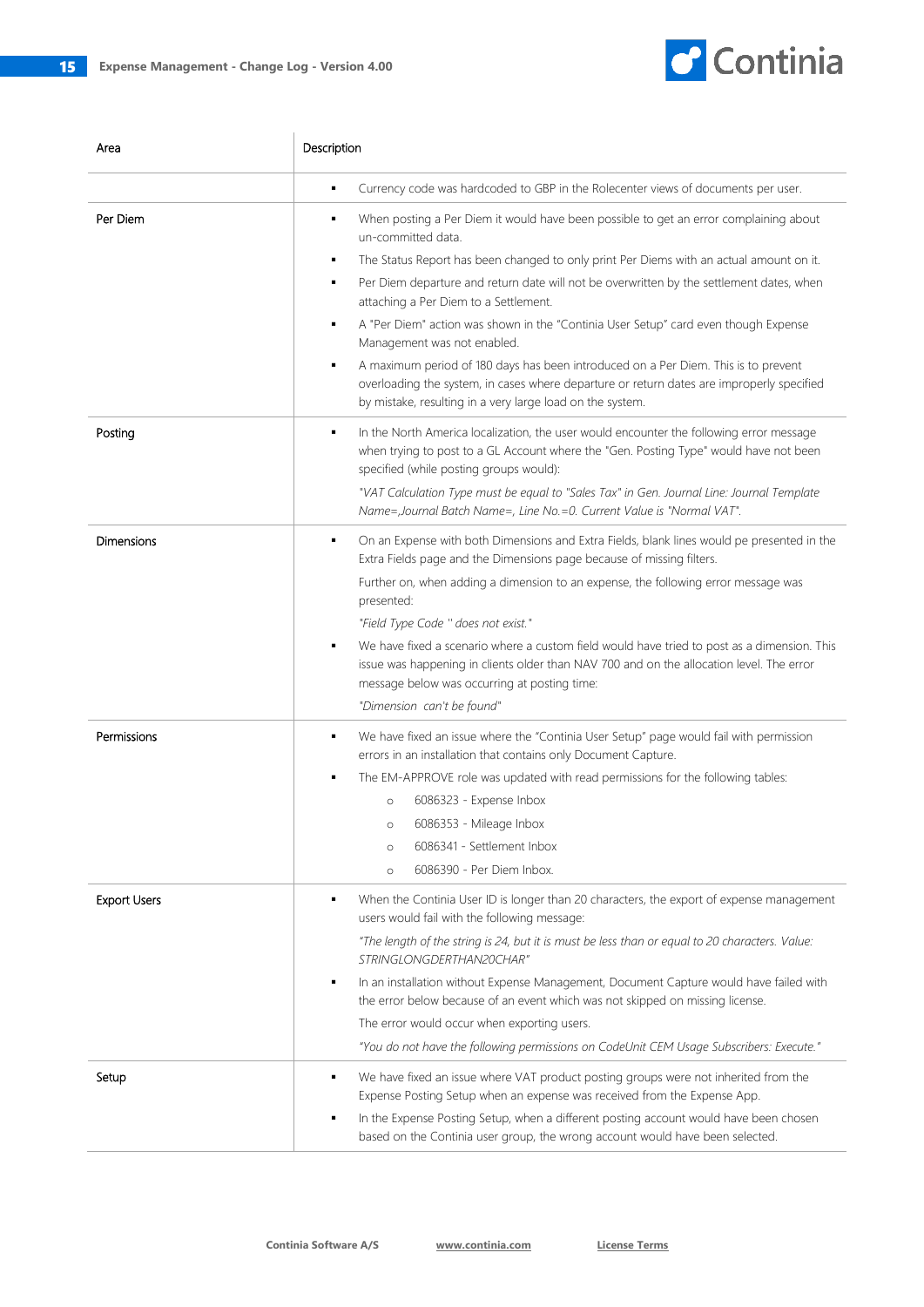

| Area      | Description                                                                                                                                                                                                                                                                                                                                                                                                                                                                                                                                   |
|-----------|-----------------------------------------------------------------------------------------------------------------------------------------------------------------------------------------------------------------------------------------------------------------------------------------------------------------------------------------------------------------------------------------------------------------------------------------------------------------------------------------------------------------------------------------------|
| E-mails   | The reminder email was sent to multiple users, instead of the user to which documents<br>belong.                                                                                                                                                                                                                                                                                                                                                                                                                                              |
| Events    | The RTC client has sometimes been observed to crash with this generic error message:<br>٠<br>"Microsoft Dynamics 365 Business Central Server is currently not ready to serve requests. Try<br>again later, or contact your system administrator."                                                                                                                                                                                                                                                                                             |
|           | Upon investigation in the event log, the error message would have looked like:                                                                                                                                                                                                                                                                                                                                                                                                                                                                |
|           | "Unexpected event subscriber failure -- SybscriberType:CodeUnit; SubscriberId:6086541; "                                                                                                                                                                                                                                                                                                                                                                                                                                                      |
|           | The reason was a duplicated ID on the Per Diem table.                                                                                                                                                                                                                                                                                                                                                                                                                                                                                         |
| Captions  | "First/Last Day Calculation Method" and Meal Value Method options on Per Diem Rate were<br>٠<br>missing translation.                                                                                                                                                                                                                                                                                                                                                                                                                          |
|           | When detaching a per diem from a settlement without having selected a per diem, the users<br>٠<br>would get the message:                                                                                                                                                                                                                                                                                                                                                                                                                      |
|           | "Please select one or more expenses to detach."                                                                                                                                                                                                                                                                                                                                                                                                                                                                                               |
|           | This has been changed to:                                                                                                                                                                                                                                                                                                                                                                                                                                                                                                                     |
|           | "Please select one or more Per Diems to detach."                                                                                                                                                                                                                                                                                                                                                                                                                                                                                              |
|           | The Per Diem shortcut field caption in Expense Management Setup would have had a wrong<br>٠<br>caption. Instead off "Shortcut Field 1 Code (Per Diem)" it was presenting the captionML:<br>"Specifies a Field Type that will be shown in the per diem page"                                                                                                                                                                                                                                                                                   |
|           | Various other small caption corrections<br>٠                                                                                                                                                                                                                                                                                                                                                                                                                                                                                                  |
| UI        | Released Per Diems are now marked in green font as for other documents.<br>٠                                                                                                                                                                                                                                                                                                                                                                                                                                                                  |
| Upgrade   | We have prevented an error occurring when upgrading the Business Central app in the<br>٠<br>cloud, from EM 3.50 to EM 4.00. A new sumindex field added to an existing key would not<br>have been created in Business Central, causing the error below. The issue was reported to<br>Microsoft, and they acknowledged to fix it. Meanwhile, Expense Management was changed<br>to avoid the issue. This has already been released for the Cloud app.<br>"The following SQL error was unexpected: Invalid column 'Sum\$VAT Amount'. Statement(s) |
|           | could not be prepared."                                                                                                                                                                                                                                                                                                                                                                                                                                                                                                                       |
| Demo Data | We have added Per Diem rates for Belgium and France in the demo data.                                                                                                                                                                                                                                                                                                                                                                                                                                                                         |

## CHANGES 4.00

## **New Features**

| Area       | Description                                                                                                                                                                                                                                                                                                          |
|------------|----------------------------------------------------------------------------------------------------------------------------------------------------------------------------------------------------------------------------------------------------------------------------------------------------------------------|
| Technoloav | With EM4.00, we have released objects for Microsoft Dynamics 365 Business Central 2019<br>release Wave 2 (BC15) on Microsoft Business Central cloud and on-premises (extensions).<br>With EM4.00, we have released objects for Microsoft Dynamics 365 Business Central Spring<br>2019 Update (BC14) CU4 on-premises. |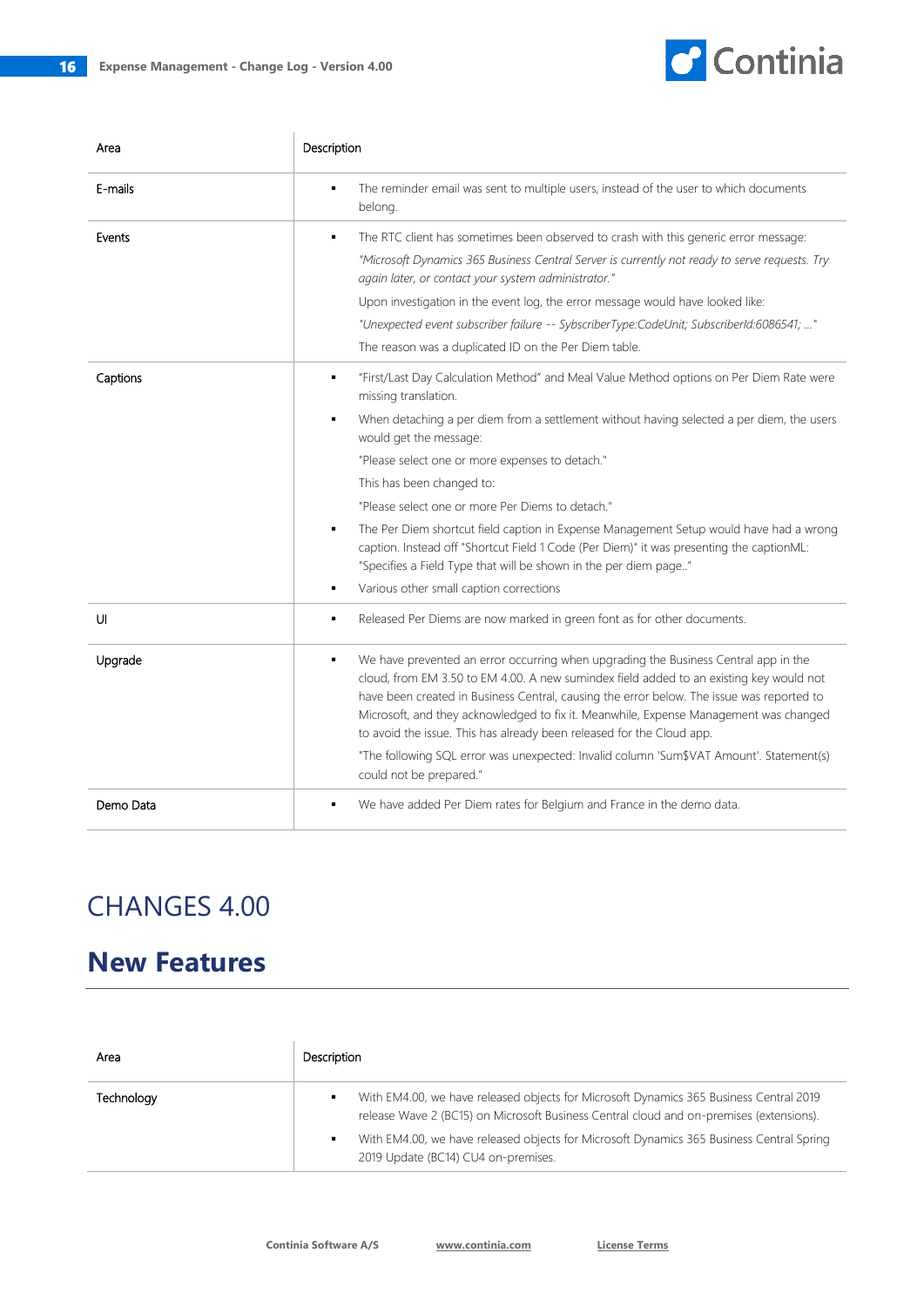

| Area       | Description                                                                                                                                                                                                                                                                                                                                                                                                                                                                                                                                                                |
|------------|----------------------------------------------------------------------------------------------------------------------------------------------------------------------------------------------------------------------------------------------------------------------------------------------------------------------------------------------------------------------------------------------------------------------------------------------------------------------------------------------------------------------------------------------------------------------------|
| Per Diem   | We have introduced the Per Diem module to support employee reimbursements based on<br>$\blacksquare$<br>daily allowances. It is possible to configure special rates for the first and the last day or sub<br>rates shorter than one day. The Per Diem module is then added to the Expense and Mileage<br>modules to complete the travel settlement concept. Per Diem is available in all the<br>environments: Continia Expense App, Continia Expense Portal, Continia Approval Portal and<br>Microsoft Dynamics Business Central.                                          |
| Sales Tax  | The Canadian Sales Tax amount can be handled by the expense user from the Expense App.<br>$\blacksquare$<br>When using Purchase Invoice, it will update the value of the Tax Amount to the amount<br>specified by the user (not available as an app yet).<br>We have added extra fields to support the Canadian Sales Tax: "VAT Amount", "Tax Area<br>٠<br>Code", "Tax Group Code".                                                                                                                                                                                        |
| General    | We have added "VAT Prod. Posting Group" and "Gen. Prod. Posting Group" as system fields.<br>٠<br>When exporting users, the messages shown now includes the number of companies from<br>where users were exported.                                                                                                                                                                                                                                                                                                                                                          |
| Settlement | The fields "Departure Date/Time" and "Return Date/Time" were introduced on the<br>٠<br>Settlement. A warning comment is raised when an Expense, Mileage or Per Diem has dates<br>outside the period of the Settlement dates.                                                                                                                                                                                                                                                                                                                                               |
| Upgrade    | With the release of Expense Management 4.00, the upgrade toolkit has been released for<br>٠<br>the upgrade from Expense Management 3.50 including any Service Pack for EM3.50 on the<br>NAV version used with EMe.50. The upgrade toolkit will also upgrade Document Capture if<br>Document Capture is used.<br>If you are upgrading from a version earlier than 2.50 you must upgrade Expense<br>٠<br>Management to version 2.60 first, then upgrade to Expense Management 3.00 then to<br>Expense Management 3.50 and finally to Expense Management 4.00. The upgrade to |
|            | Expense Management 2.60 can be done using one upgrade toolkit, and this upgrade toolkit<br>can be found in the Expense Management 2.60 product package.                                                                                                                                                                                                                                                                                                                                                                                                                    |
|            | With the release of Expense Management 4.00, we have released upgrade objects that can<br>$\blacksquare$<br>be used with the new Data Upgrade Tools from Microsoft. If you want to use new Data<br>Upgrade Tools from Microsoft, you must follow the steps described in "4.1b - Data Upgrade<br>Guide from DC5.50 and or EM3.50 to DC6.00 and or EM4.00". If you want to use the old pre<br>and post upgrade tools, you must follow the steps described in "4.1a - Upgrade Guide from<br>DC5.50 and or EM3.50 to DC6.00 and or EM4.00".                                    |
|            | If you are using Expense Management in Microsoft Business Central cloud, the main<br>٠<br>upgrade will be performed automatically when you install Expense Management 4.00 (after<br>uninstallation of Expense Management 3.50).                                                                                                                                                                                                                                                                                                                                           |

| Area  | Description                                                                                                                                                                                                                              |
|-------|------------------------------------------------------------------------------------------------------------------------------------------------------------------------------------------------------------------------------------------|
| Setup | In Expense Management Setup if both the Intermediate Expense Account and the Post Bank<br>٠<br>Transactions on Import has previously been set, then the user is prevented from removing<br>the Intermediate Expense Account by accident. |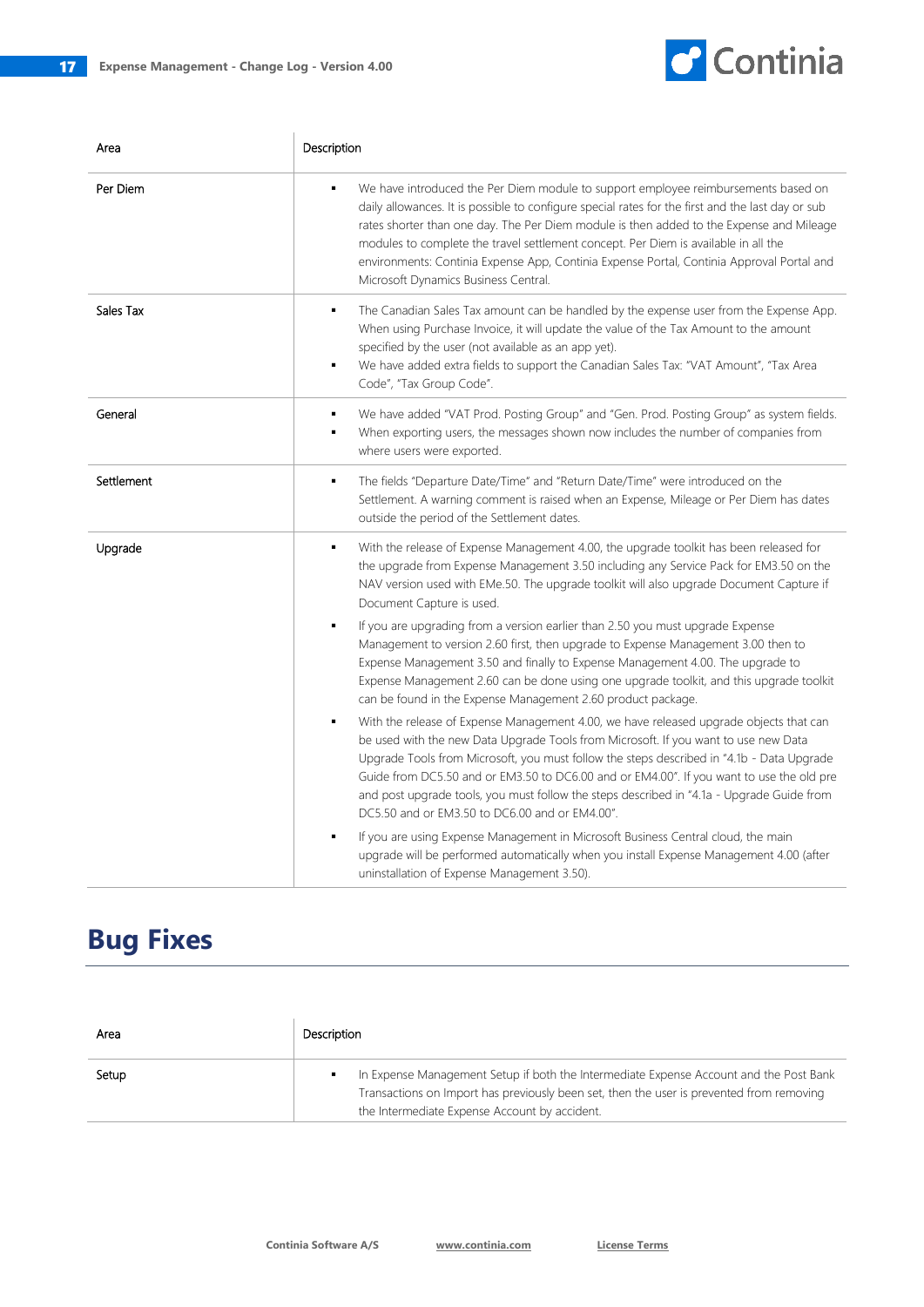

| Area                      | Description                                                                                                                                                                                                                                                                                                                                                                                                                                                                                                                                                                                                                                                                                                                                                                                                                                                                                                                                                                                                                                                                                                                                                                                                                                                                                                                                                                                                                                                                                                                                                                     |
|---------------------------|---------------------------------------------------------------------------------------------------------------------------------------------------------------------------------------------------------------------------------------------------------------------------------------------------------------------------------------------------------------------------------------------------------------------------------------------------------------------------------------------------------------------------------------------------------------------------------------------------------------------------------------------------------------------------------------------------------------------------------------------------------------------------------------------------------------------------------------------------------------------------------------------------------------------------------------------------------------------------------------------------------------------------------------------------------------------------------------------------------------------------------------------------------------------------------------------------------------------------------------------------------------------------------------------------------------------------------------------------------------------------------------------------------------------------------------------------------------------------------------------------------------------------------------------------------------------------------|
|                           | In Expense Management Setup the fields "Company Code in Archive", "Archive Directory<br>٠<br>Structure", and "Archive Path" are only editable when "Document Storage Type" is "File<br>System".<br>We have added a Mileage Rate action on the Vehicle page.<br>User Responsibility filters were not applied when using lookup in "Continia User ID" on the<br>٠<br>Expense Card as done in the Mileage and Settlement Card. The functionality was added to<br>the Expense Allocations, as well.<br>Changed the order of fields in the Configured fields so that "Expense Type" precedes<br>٠<br>"Description".<br>We have introduced a new setup called "Default User Setup" which now holds the "Default<br>٠<br>Vehicle" setup plus the default "Per Diem Group" and can be assigned to individual users or<br>user groups. The "Default Vehicle" setup is no longer used. If there is not default setup for a<br>specific user or user group the default accounts (Vehicle, Per Diem Group) will be used.<br>In the Setup Wizard exporting a setup file could have been done without specifying a<br>٠<br>filename, which would have only failed in the next step with the error below:<br>"You must specify a File Name"<br>When exporting data using the Setup Wizard, we have corrected an issue that would cause<br>٠<br>the error below. This issue was only experienced in MS Dynamics NAV 2013 R2.<br>"The value "" can't be evaluated into type Date"<br>We have fixed the Rolecenters in web client which were presenting all the items in a single<br>٠<br>column. |
| Demo Data                 | We have fixed an issue in the French localization where no vehicle was marked as default.<br>٠<br>We have updated the Mileage rates for Denmark.<br>٠<br>We have fixed an issue where the North American localization demo data was missing.<br>٠<br>We have added mileage rates for Australia also.<br>٠                                                                                                                                                                                                                                                                                                                                                                                                                                                                                                                                                                                                                                                                                                                                                                                                                                                                                                                                                                                                                                                                                                                                                                                                                                                                       |
| Synchronization           | We have fixed an issue where the dates were converted to UTC dates. This could have lead<br>٠<br>to different data in MS Dynamics NAV compared to the user's input when the time zones<br>difference between the servers was big. The fields affected by this change are:<br>Expense."Document Date", Mileage."Registration Date" and BankTransaction - "Posting<br>Date".<br>We have fixed an issue when deleting a mileage attachment would have not been sending<br>updates to Continia Online when the status was Pending Expense User.                                                                                                                                                                                                                                                                                                                                                                                                                                                                                                                                                                                                                                                                                                                                                                                                                                                                                                                                                                                                                                     |
| <b>Expense allocation</b> | We have fixed a rounding issue on the expense allocation which caused the "Remaining<br>amount" to be doubled every time the allocation page was opened and closed.<br>We have introduced a rounding calculation at the import of an expense with allocation,<br>because the decimal places mismatch between mobile devices and NAV could have led to<br>small decimal differences.<br>We have fixed an issue where "Cash/Private" could be different from expense to allocations<br>because it was possible to change the value on the expense after allocations were created.<br>We have fixed the following error occurring when posting an allocated expense where the<br>٠<br>bank account is in the same currency as the expense, but different from the local currency:<br>Amount (LCY) must have a value in Gen. Journal Line: Journal Template Name=, Journal<br>Batch Name=, Line No.=0. It cannot be zero or empty.                                                                                                                                                                                                                                                                                                                                                                                                                                                                                                                                                                                                                                                  |
| <b>Bank Transactions</b>  | We have removed the filter on posted transactions from the "Bank Transactions" page, when<br>٠<br>"Create Expense w. Transaction" "Post Bank Trans. on Import" are set. The filter is not<br>necessary since all the expenses will be posted at import.<br>Many fields have been made non-editable in the CEM Bank Transaction Inbox table.<br>We have added an action on the Banks page to show the related agreements.<br>In Bank Transaction Inbox, the currency mapping would default all the currencies to LCY<br>after the Currency Mapping page was closed, if no other decision was made. We have                                                                                                                                                                                                                                                                                                                                                                                                                                                                                                                                                                                                                                                                                                                                                                                                                                                                                                                                                                       |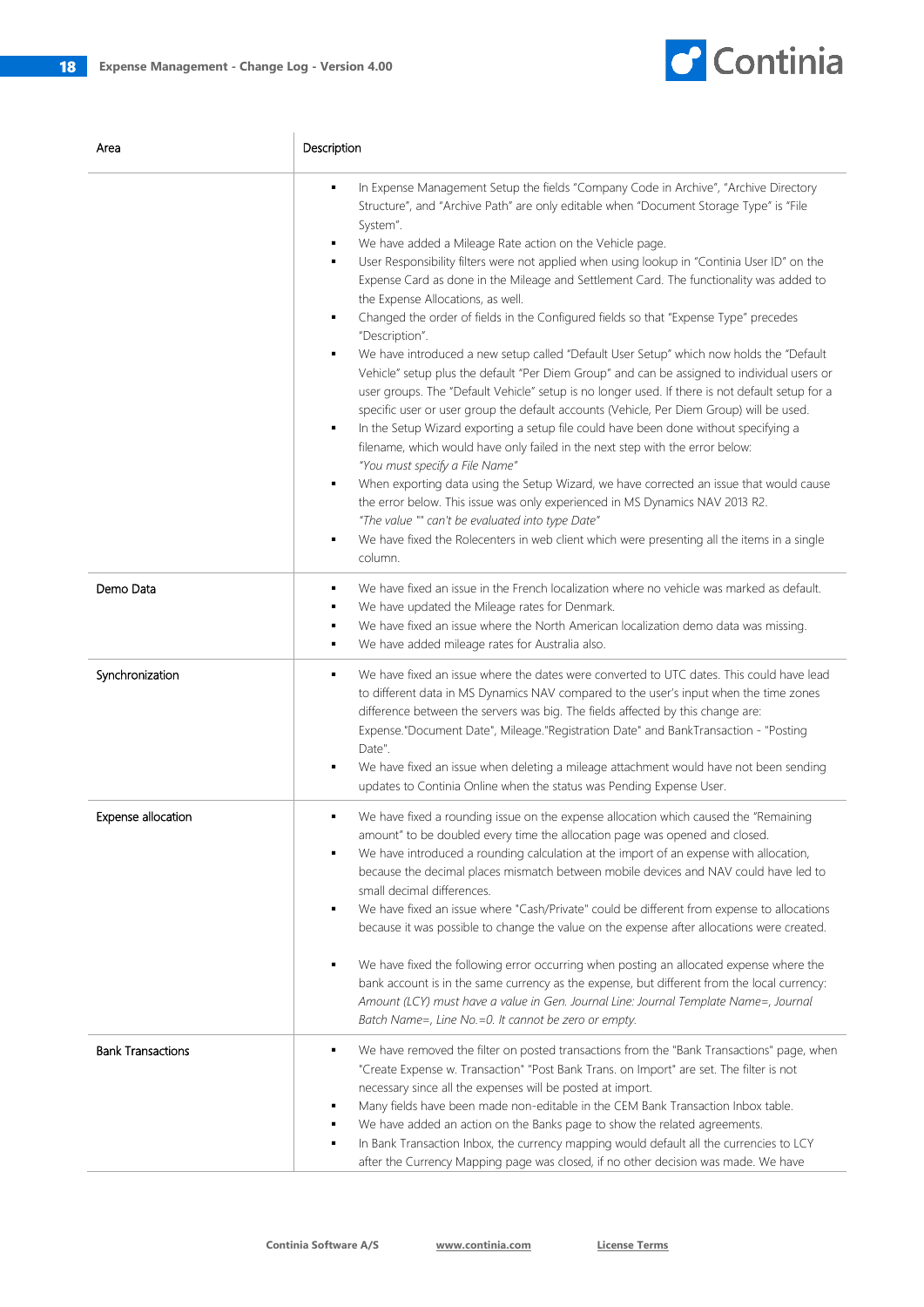

| Area          | Description                                                                                                                                                                                                                                                                                                                                                                                                                                                                                                                                                                                                                                                                                                                                                                                                                                                                                                                                                                                                                                                                                                                                                                                                                                                                                                                                                 |
|---------------|-------------------------------------------------------------------------------------------------------------------------------------------------------------------------------------------------------------------------------------------------------------------------------------------------------------------------------------------------------------------------------------------------------------------------------------------------------------------------------------------------------------------------------------------------------------------------------------------------------------------------------------------------------------------------------------------------------------------------------------------------------------------------------------------------------------------------------------------------------------------------------------------------------------------------------------------------------------------------------------------------------------------------------------------------------------------------------------------------------------------------------------------------------------------------------------------------------------------------------------------------------------------------------------------------------------------------------------------------------------|
|               | introduced a new field "Local Currency" that has to be ticked when a mapping is made to<br>the local currency so that we avoid confusion.                                                                                                                                                                                                                                                                                                                                                                                                                                                                                                                                                                                                                                                                                                                                                                                                                                                                                                                                                                                                                                                                                                                                                                                                                   |
| Mileage       | A warning (instead of just information) is now raised when the mileage difference is outside<br>٠<br>the variance allowed. The reason is that it should more obvious at the posting time that<br>differences exist in the calculated distances. In this way a confirm dialog is raised when<br>posting and individual mileage. When batch posting, this mileage will be skipped.<br>Vehicle Code and Vehicle Registration No. added to the Mileage Card and the Posted<br>Mileage Card.                                                                                                                                                                                                                                                                                                                                                                                                                                                                                                                                                                                                                                                                                                                                                                                                                                                                     |
| Status Report | When sending the expense status report as a job queue, it would fail with the below error<br>because the attachment had to be saved to the server temporary path. The issue is found in<br>MS Dynamics NAV 2013 and onwards, only on premise.<br>Attachment Expense Management Status Report for IS 02-08-19 1118.pdf does not exist or<br>cannot be accessed from the program.                                                                                                                                                                                                                                                                                                                                                                                                                                                                                                                                                                                                                                                                                                                                                                                                                                                                                                                                                                             |
| Approval      | The wrong record (Expense, Mileage or Settlement) was opened in some situations when an<br>٠<br>approver opened the record from the Approval Entries screen. This occurred when the<br>approver had been set up user responsibilities, but he had no responsibility for the<br>documents of that specific user for which he is approving.<br>We have fixed an issue which was leading to the following error in the Approval Portal when<br>٠<br>a user would have tried to login. The issue is only encountered when the base application is<br>running Business Central on cloud.<br>"Username or Password is incorrect, or your account have not been allowed to login. : The<br>request failed with HTTP status 401: Unauthorized."<br>Approval entries from Expense Management will no longer have the "Sender ID" because<br>the sender is either a system user or an admin and he is not interested in being registered as<br>Sender.<br>Approval entries from Expense Management will no longer have the "Sender ID" because<br>the sender is either a system user or an admin and he is not interested in being registered as<br>Sender.<br>We have fixed an issue where the approval limit of an approver would have not been<br>considered, and the approval would have been sent to his superior even if he had the limits<br>to fully approve. |
| Posting       | We have fixed issues where the Expense Management events would not be skipped on<br>٠<br>missing license, resulting in an error like this:<br>"You do not have permission for codeunit CEM Proxy Response Handling : Execute."<br>We have separated expense allocations on different Purchase Invoice lines (instead of<br>grouping) when an invoice would be created for the credit card issues. (Credit card mapped<br>to be a Vendor). In version 2.60.09,3.00.05,3.10 we have introduced an issue where the<br>allocations were summarized on a Purchase Invoice and this would prevent distributing<br>allocated amounts into different GL Accounts or different dimensions.<br>We have fixed an issue when then "Posting Date" was not saved on a Settlement after<br>posting with replace posting date feature.<br>We have fixed an error in the Belgian localization where a bank transaction could have not<br>been posted because of the missing Journal Template:<br>"Journal Template Name must have a value in Gen. Journal Template Name=,Journal Batch<br>Name=, Line In the Unhandled Bank Transaction Inbox"<br>We have fixed an issue on the request page of the posting reports, when replacing posting<br>date, that could have been in an inconsistent state between the "Posting Date Policy" and<br>"Specific Date".                 |